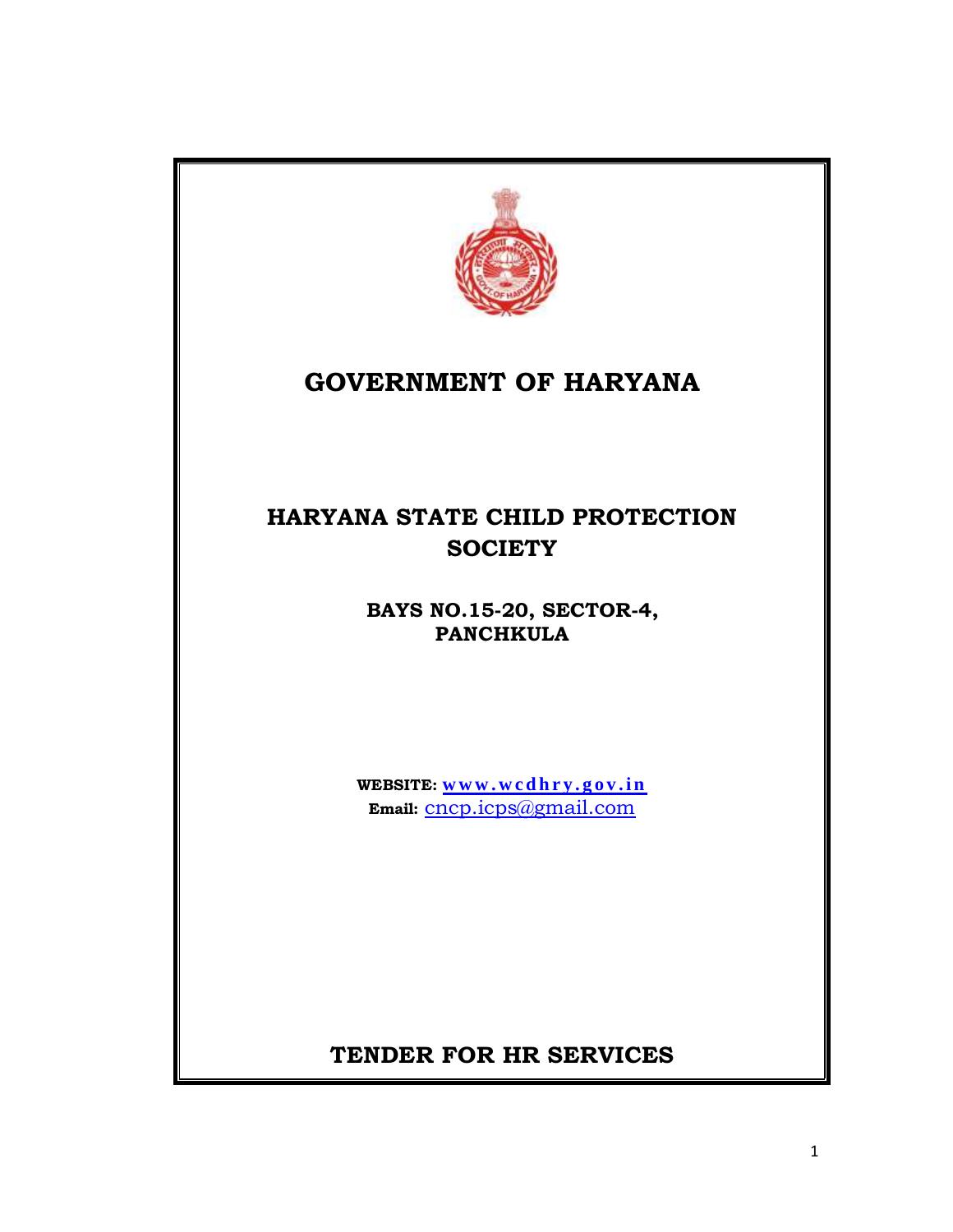# Bays No.15-20, Sector-4, Panchkula Haryana State Child Protection Society

 **Short Term Tender Notice for Outsourcing of Consultancy/HR Services to be engaged in the Haryana State Child Protection Society** 

Tender No ......./HSCPS/2017-18,dated (Tender No. )

 Offline bids are hereby invited from eligible and reputed firms, Agencies, Companies, Cooperative Societies and Other Organizations for Outsourcing of Consultancy/HR Services to be engaged in the Haryana State Child Protection Society at Headquarter i.e., Bays No.15-20,Sector-4, Panchkula and Field offices in all districts of Haryana.

 Detailed notice indicating instructions, terms and conditions and critical schedule of tender can be downloaded from website [www.wcdhry.](http://www.wcdhry/) gov. in from 30.07.2018 am on 04.08.2018 onwards

 The bids will be opened at 6.08.2018 in the Committee Room, Member Secretary (HSCPS), Sector- 4, Panchkula in the presence of bidders who may wish to be present. The Member Secretary (HSCPS) reserves the right to accept or reject any/all offers without assigning any reason thereof.

> Member Secretary, Haryana State Child Protection Society Panchkula, Haryana

#### **Note: Haryana State Child Protection Society (HSCPS)**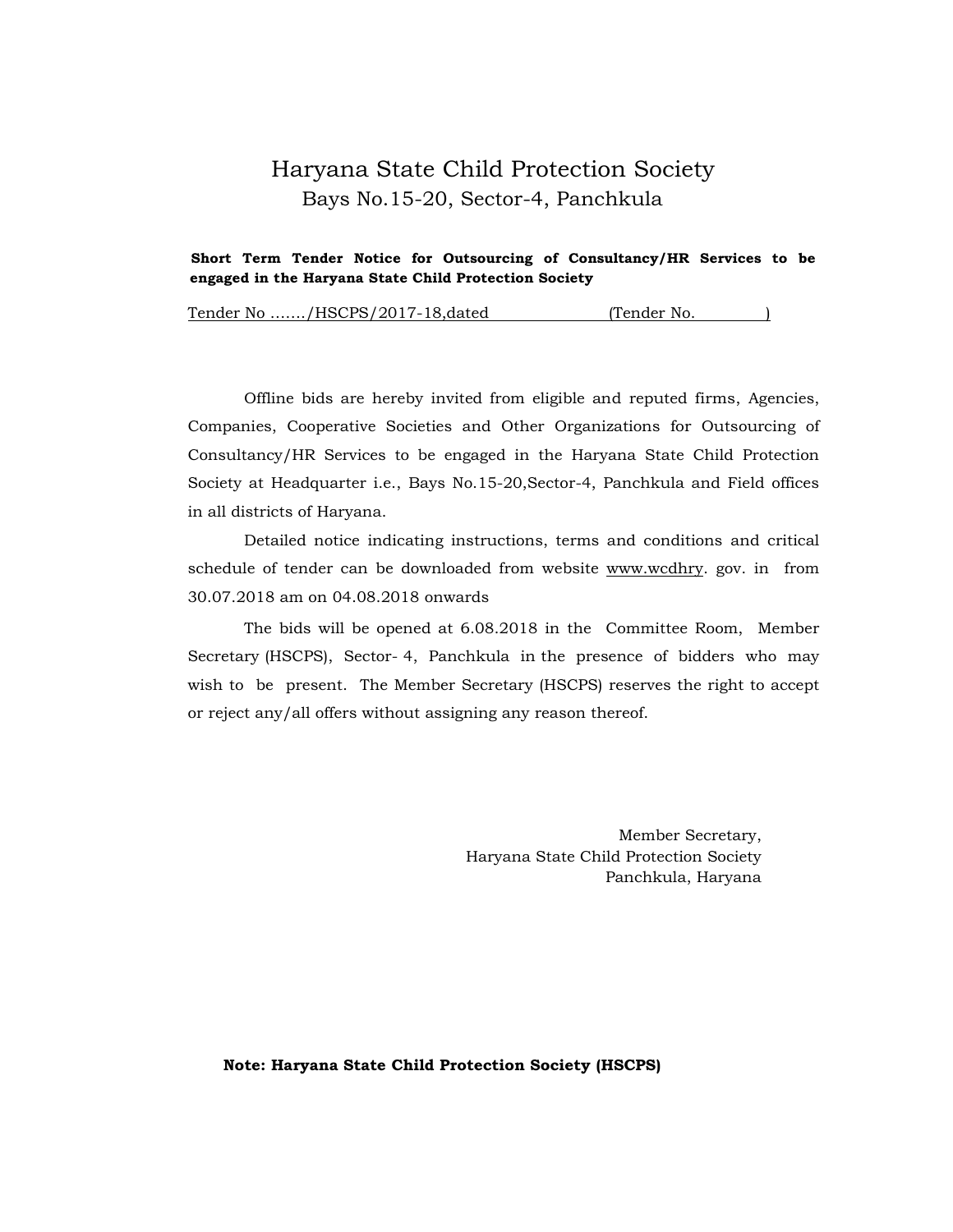# **RFP for Outsourcing of Consultancy/HR Services to be Engaged in the Society of Child Protection, Panchkula, Haryana through Open Competitive E-Bidding.**

Reference No spl no.  $1/CNCP/ICPS/2018$  Dated: 28.08.2018

| Name and Address of Procuring<br>Entity                        | Member Secretary,<br>Haryana State Child Protection Society<br>Bays no.15-20, Sector-4,<br>Panchkula- $134110$ |
|----------------------------------------------------------------|----------------------------------------------------------------------------------------------------------------|
| Last Date and Time of Submission of<br>Bid                     | 04.08.2018 till 5:00 pm                                                                                        |
| Date and Time of Opening of Bids                               | 06.08.2018                                                                                                     |
| <b>Bidding Document Fee</b>                                    | Rs.5000/-(Rupees Five Thousand only)                                                                           |
| Bid Validity                                                   | 120 days from the date of opening of bids.                                                                     |
| Name of Bidding<br>Firm/Agency/Company/Co-operative<br>Society |                                                                                                                |
| Contract Person (Authorized<br><b>Bid</b><br>Signatory)        |                                                                                                                |
| Correspondence Address                                         |                                                                                                                |
| Mobile/Telephone & Fax Nos.                                    |                                                                                                                |
| E-mail Address                                                 |                                                                                                                |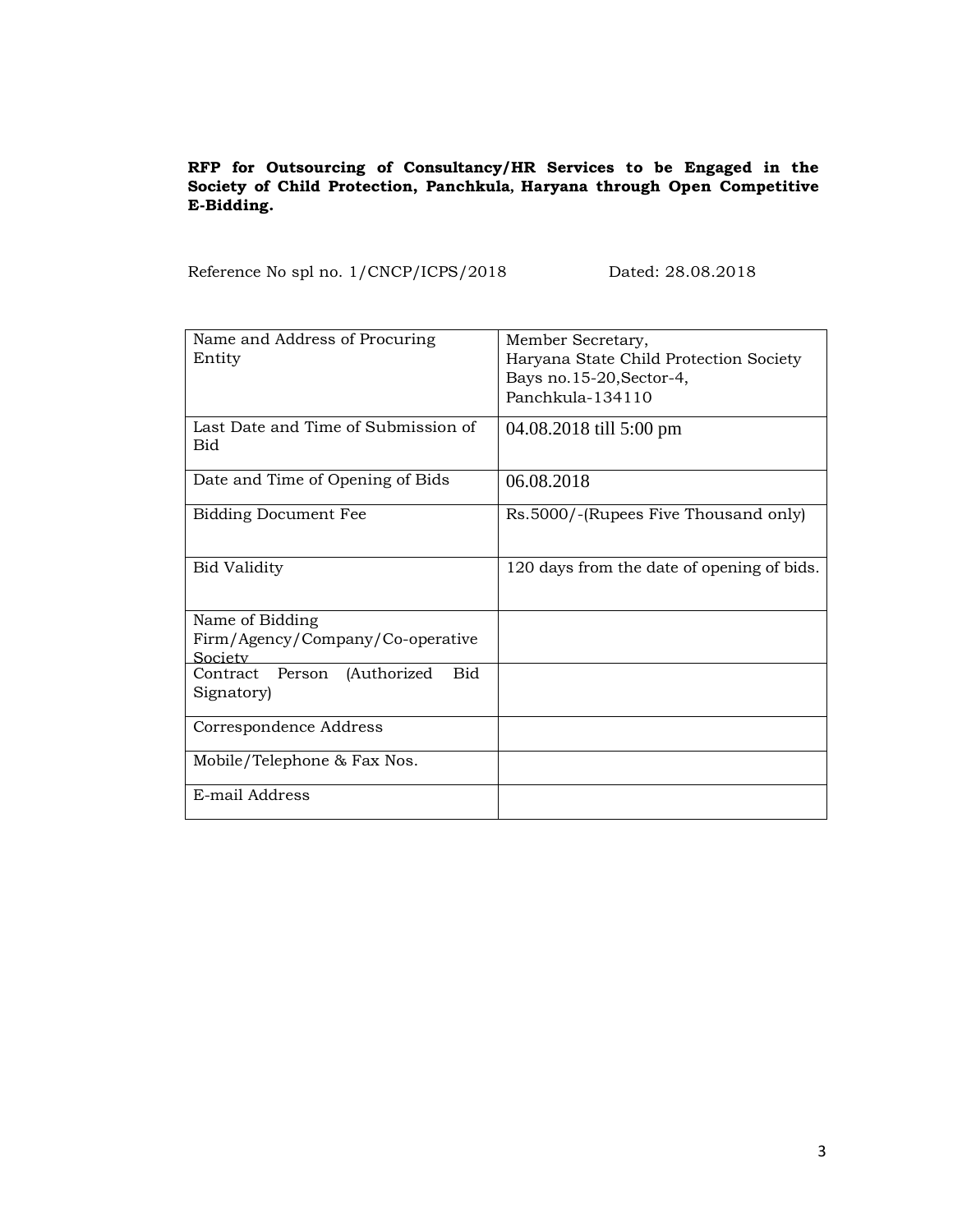# **MEMBER SECRETARY( HARYANA STATE CHILD PROTECTION SOCIETY )BAYS NO.15-20,SECTOR-4,PANCHKULA**

# 1) **Invitation for Notice Inviting Tender (NIT)**

# **1.1 Invitation for bids**

 Bids are hereby invited from eligible and reputed Firms, Agencies, Companies, Cooperative Societies and Other Organization for Outsourcing of Consultancy/HR Services to be engaged in the Haryana State Child Protection Society, at Headquarter, Bays No. 15-20, Sector-4, Panchkula and Field offices in all districts of Haryana. Details are as under:

| Description<br>of work/items | EMD to be<br>deposited<br>bv<br>Bidder(Rs. | Tender<br>Document<br>fee | Last date and<br>time for<br>submission of<br><b>Earnest</b><br>Money<br>Deposit(EMD) | Time period<br>оť<br>downloading<br>and<br>submission of<br>tender |
|------------------------------|--------------------------------------------|---------------------------|---------------------------------------------------------------------------------------|--------------------------------------------------------------------|
| Out sourcing of              | $50,000/-$                                 | $5000/-$                  | Up to                                                                                 | From                                                               |
| Consultancy /                | (Rs. Fifty                                 | (Five                     | 04.08.2018                                                                            | 30.07.2018                                                         |
| <b>HR</b> Services           | thousand)                                  | Thousand)                 | till 5:00 PM                                                                          | at $12$ noon                                                       |
|                              |                                            |                           |                                                                                       | to                                                                 |
|                              |                                            |                           |                                                                                       | 04.08.2018                                                         |
|                              |                                            |                           |                                                                                       | till $5:00 \text{ pm}$                                             |

# **Important Note:**

- i) Applicants/tenderers have to complete 'Application/Bid Preparation& Submission 'stage on scheduled time as mentioned above. If any, Applicant/renderer fail to complete his/her aforesaid stage in the stipulated time schedule for this stage, his/her Application/tender status will be considered as' Application/bids not submitted'.
	- ii) Applicant/tenderer must confirm & check his/her application/tender status after completion of his/her all activities for bid submission.
	- iii) Applicant/tenderer can not re work on his/her tender after completion of preparation & submission.

# **1.2 Notice Inviting Bid**

- 1.2.1 The Payment for Tender Document Fee and EMD shall be made by eligible bidder via DD/Cheque drawn on the name Member Secretary, Haryana **State Child Protection Society**
- State Child Protection Society 1.2.2 The interested bidders must remit the EMD at least T+1working day (Transaction+ One working day) in advance i.e. on or before on 03.08.2018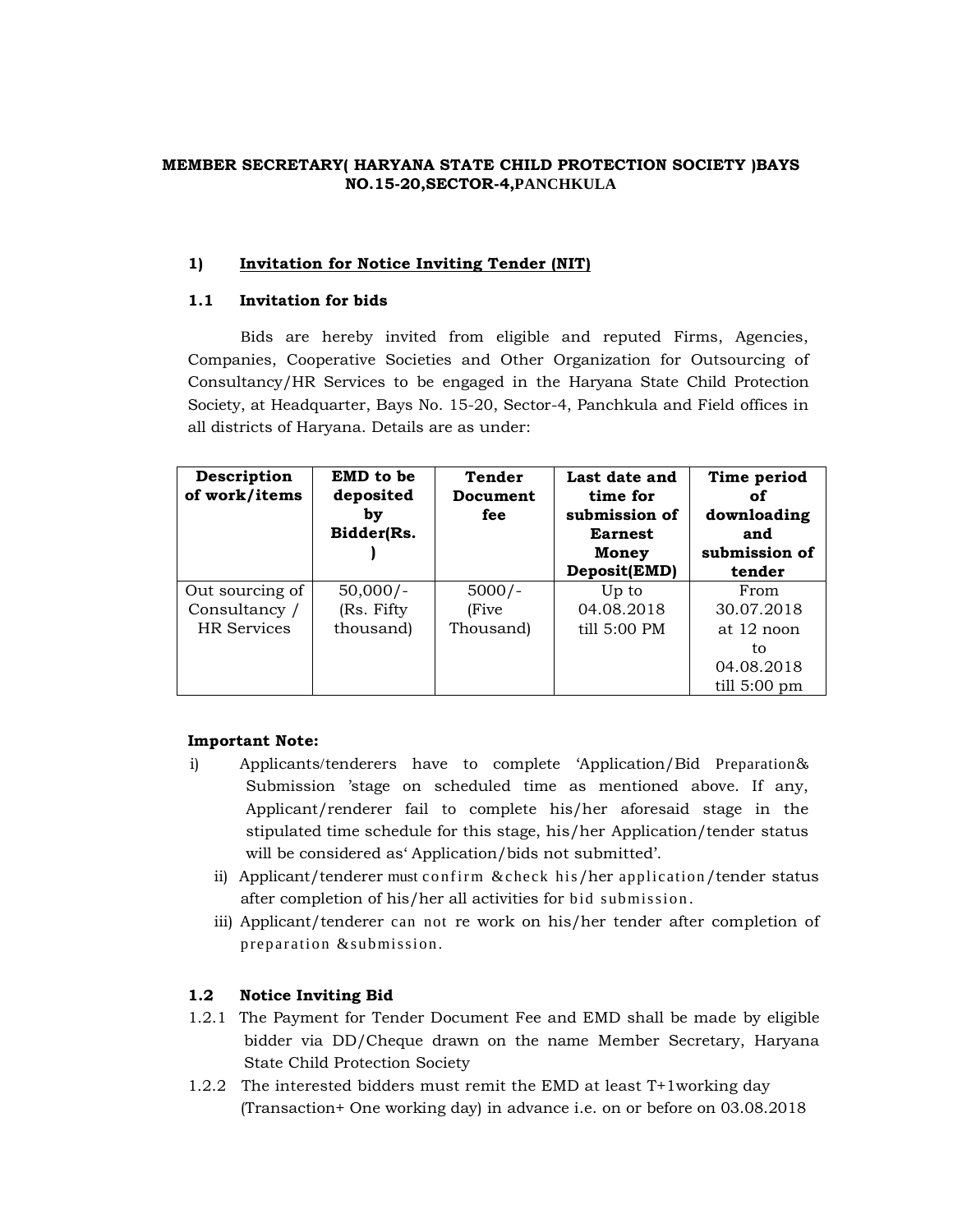# **2) SCOPE OF WORK**

 The work involves providing experienced manpower of various natures at Headquarter of Department and at Haryana State Child Protection Society, Panchkula and all the field offices at various districts of the State of Haryana .The scope may also include additional supply of man power as required by the department. The manpower to be engaged should possess there quisite qualifications, experience in the respective field as per requirement. The Outsourcing Policy of the Government of Haryana will be the guiding policy reservation policy on contractual and out souring man power.

# **Note:**

- (i) The number of posts in each category will be as per requirement of the Haryana State Child Protection Society, Panchkula from time to time and for department.
- (ii) All the posts to be engaged will be as per policy engaging/outsourcing of services/activities policy dated16.02.2009 (as amended) and highly technical and professional posts as required under various schemes of the Department.
- (iii) The Service Provider/Agency shall provide manpower services accordingly as per the demand of the Society.
- (iv) Service Tax /GST, if applicable shall be reimbursed on production of proof by the Service Provider.
- (v) All manpower to be engaged by the Agency must be efficient, skilled (wherever required), honest and conversant with the nature of work. In case of poor performance, the Agency is bound to replace the manpower as per the direction of the Member Secretary (HSCPS), Panchkula Haryana and the officer concerned.
- (vi) In case of one time hiring source the agency may provide a list of one selected candidate and one candidate on waiting.
- selected candidate and one candidate on waiting. (vii) Office Associates/Data Entry Operators must have required competence in computer applications which includes MS-Word, Excel, PowerPoint, Internet etc.

# **3) MINIMUM QUALIFYING/ELIGIBILITY CRITERIA**

- 1. 1. The tenderers/ Bidders should have a minimum experience of 3 years in Consultancy/HR.
- 2. Rs. 1.00 Crore in each of the last three financial years. I.e. 2014-15, 2015-16 and 2016-17. The Tenderer should have a good track record with a minimum turnover of
- 3. e-tendering process. 3. The offer should be accompanied by an Earnest Money of Rs. 50,000/-as per
- $4.$  under the Private Security Agencies (Regulation) Act. 2005 notified in Haryana on and registration to operate in entire state of Haryana, duly self-The tenderer should be registered with the Police Department of Haryana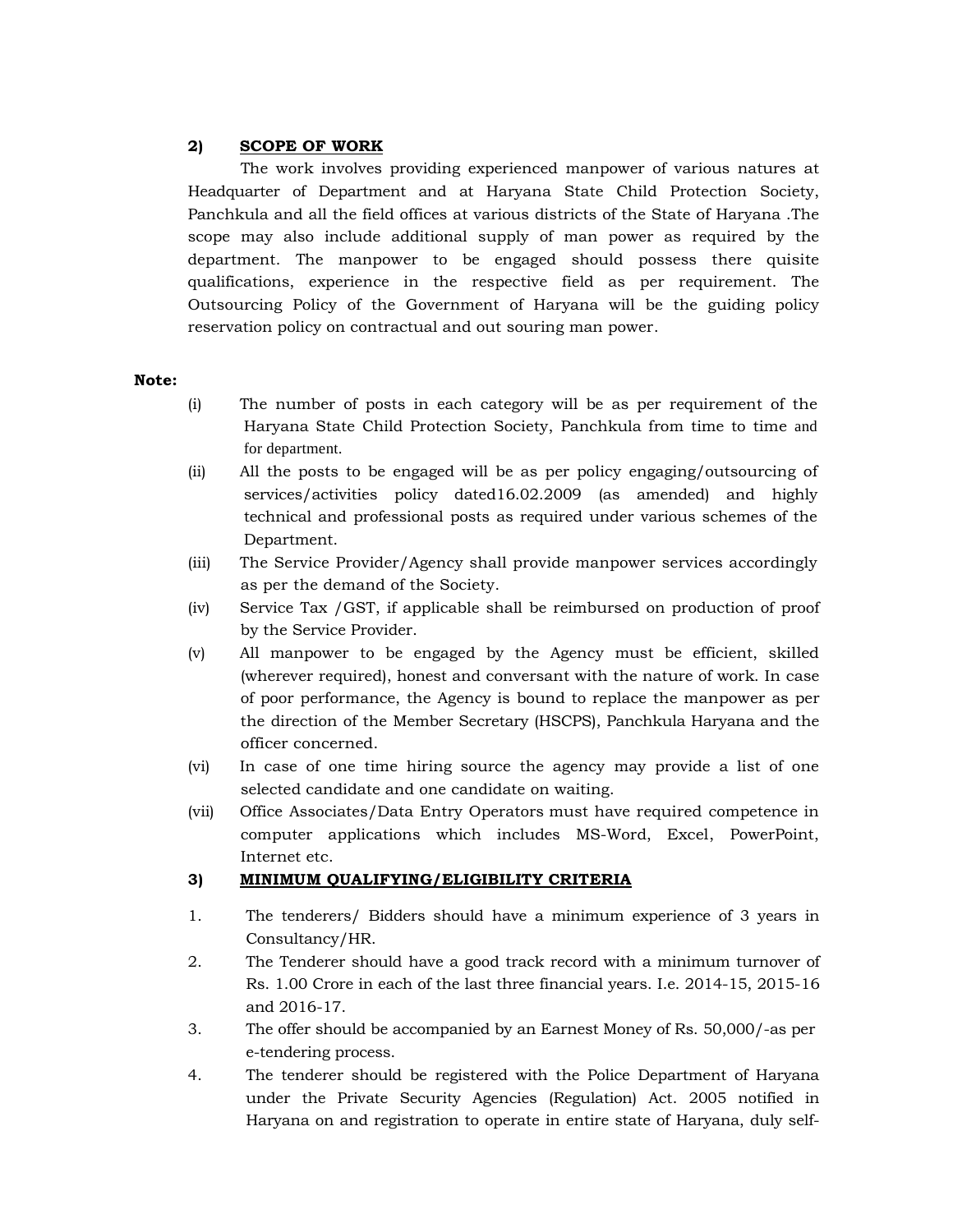attested, must be submitted with the offer failing which the offer will be summarily rejected.

- 5. Deptt. Labour Deptt. ESI and Service Tax authority and must submit self- attested copies of the following valid documents:- 5. The tenderer must be registered with Income Tax Deptt. Provident Fund
	- i. Copy of PAN Card issued by the Income Tax Department.
	- ii. Copy of Goods & Service Tax Registration number.
	- iii. Copy of Valid Registration Certificate.
	- iv. Copy of Vaild Provident Fund Registration Number.
	- v. Copy of the Valid ESI Registration Number.
	- vi. Valid Labour License(s) for employing manpower of more than 300 Nos.
- vii. Copies of ITRs of the last three years.
- viii. Compliance certificate of the last three years regarding EPF, ESI, Labour welfare fund & Service Tax, duly certificate by a Charted Accountant.
- ix. Certificate by Charted Accountant regarding turnover of last 3 years related to Manpower Service only.
- 6. The tenderer must submit a notarized Affidavit on a Stamp Paper of Rs. 100/- to the effect that it has never been blacklisted any Central or State Organization/PSU/institutions/corporation/establishment.
- 7. Experience for least 3 years in providing DEO's

# **Check List at Annexure-'B'.**

# **4) Earnest Money Deposit (EMD)**

- a) Every bidder participating in the procurement process will be required to furnish the EMD as specified in the NIT. The EMD shall necessarily accompany the bid.
- b) The EMD of a bidder lying with the procuring entity in respect of other bids awaiting decision shall not be adjusted towards bid security for the fresh bids. The EMD originally deposited may, however, be taken in to consideration in case bids are re-invited.
- $\mathbf{c}$ The EMD may be deposited via DD/ Cheque drawn on Member Secretary, Haryana State Child Protection Society.

 period of the bid. The EMD must remain valid 60days beyond the original or extended validity

- d) The EMD of unsuccessful bidders shall be refunded soon after final acceptance of successful bid.
- e) The EMD of a bidder shall be forfeited, including the interest, if any, in the following cases, namely:
	- i) When the bidder with draws or modifies its bid after opening of bids;
	- ii) When the bidder does not execute the agreement, if any, after placement of supply/work order within the specified period;
- ii) When the bidder fails to commence the supply of the service or execute work as work order with in the time specified;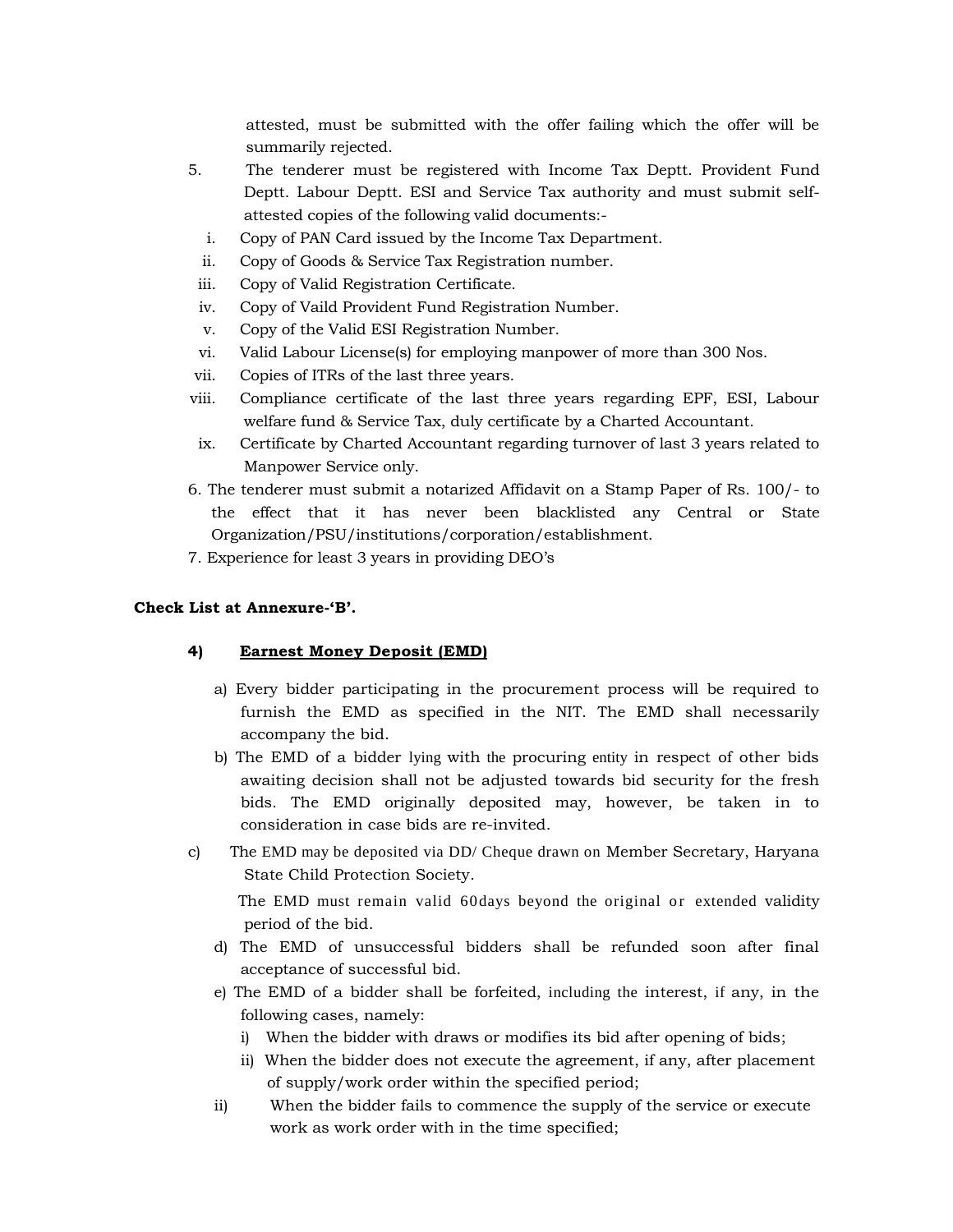- iv) When he bidder does not deposit the PSD with in specified period after work order is placed; and
- v) If the bidder breaches any provision of code of integrity prescribed for bidders in the bidding document.
- f) Notice will be given to the bidder with reasonable time before EMD is forfeited.
- g) No interest shall be payable on the EMD.
- h) In case of the successful bidder, the amount of EMD will be adjusted in arriving at the amount of the PSD, or refunded if the successful bidder furnishes the full amount of PSD.
- following events, namely: i) The procuring entity shall promptly return the EMD after the earliest of the
- i) The expiry of validity of bid security;
- ii) The execution of agreement for procurement and performance security is furnished by the successful bidder;
- iii) The cancellation of the procurement process; or
- iv)The withdrawal of bid prior to the deadline for presenting bids, unless the bidding documents stipulate that no such withdrawal is permitted.

# **5) Downloading of Bidding/Tender Documents**

 The downloading of bidding documents shall be commenced from the date of publication and shall be stopped on the date mentioned in Notice Inviting tender. The complete bidding document shall be placed on the www.wcdhry.gov.in from the websites and pay its price while submitting the bid to the procuring The prospective bidders shall be permitted to download the bidding document entity.

# **6) Withdrawal, Substitution, and Modification of Bids**

- $(a)$ No bid shall be withdrawn, substituted, or modified after the last time and date fixed for receipt of bids.
- (b) Bids with drawn shall not be opened and processed further.

# **7) Opening of Bids**

- a) The Bids shall be opened by a Committee of Officers on the date and time mentioned in the NIT in the presence of the bidders or their authorized representatives who wish to be present.
- b) All the documents comprising of Bid shall be opened & downloaded from the website
- $\mathbf{c}$  verification of required documents. The Committee shall conduct a preliminary scrutiny of the opened Bids for

# **8) Clarification of Bids**

 (a) To assist in the examination, evaluation, comparison and qualification of the bids, the Committee may, at its discretion, ask any bidder for a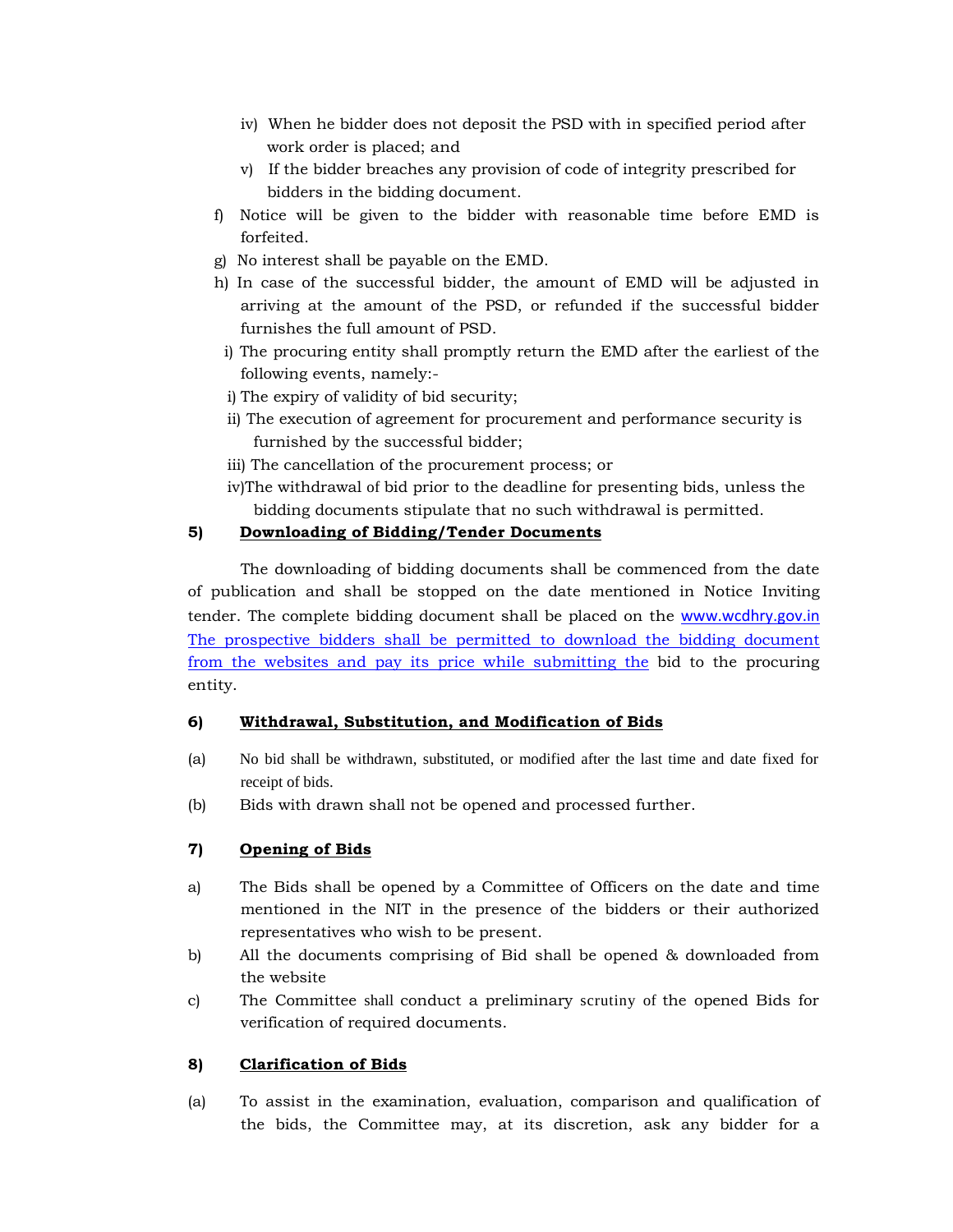clarification regarding its bid.

- (b) Any clarification submitted by a bidder with regard to its bid that is not in response to a request by the Committee shall not be considered.
- (c) No change in the substance of the bid shall be sought, offered, or permitted, except to confirm the correction of arithmetic errors discovered by the Committee in the evaluation of the bids.
- (d) No substantive change to qualification information or to a submission, including changes aimedat making an unqualified bidder, qualified or an unresponsive submission, responsive shall be sought, offered or permitted.

# **9) Selection Criteria**

# **9.1 Determination of Responsiveness**

- (a) The Committee shall determine the responsiveness of a Bid on the basis of bidding document and the provisions of eligibility criteria of the bidding document.
- (b) The Committee shall examine the Bid in particular, to confirm that all requirements of bidding document have been met without any material deviation, reservation or omission.
- (c) The procuring entity shall regard a Bid as responsive fit conforms to all requirements set out in the bidding document, or it contains minor deviations that do not materially alter or depart from the characteristics, terms, conditions and other requirements set out in the bidding document, or fit contains errors or oversights that can be corrected without touching on the substance of the Bid.

# **9.2 Non-material Non-conformities in Bids**

- (a) The Committee may waive any non conformity in the Bid that do not constitute a material deviation, reservation or omission.
- (b) The Committee may rectify non- material non conformities or omissions on the basis of the information or documentation received from the bidder under (b) above.
- **9.3** The bids will be evaluated on the basis of criteria given in Annexure-C for selection of Service Provider.

# **9.4 Service Charge to be given by the Department:**

 The department shall pay one-time service charges for recruitment of the personnel to the service provider. The service provider will quote one time charges in percentage to one month salary. (**Financial Format at Annexure G)** 

# **10) Acceptance of the successful Bid and award of work**

- (a) The procuring entity after considering there commendations of the Committee shall accept or reject the successful Bid.
- (b) A Bid shall be treated as successful only after the competent authority has approved the procurement in terms of that Bid.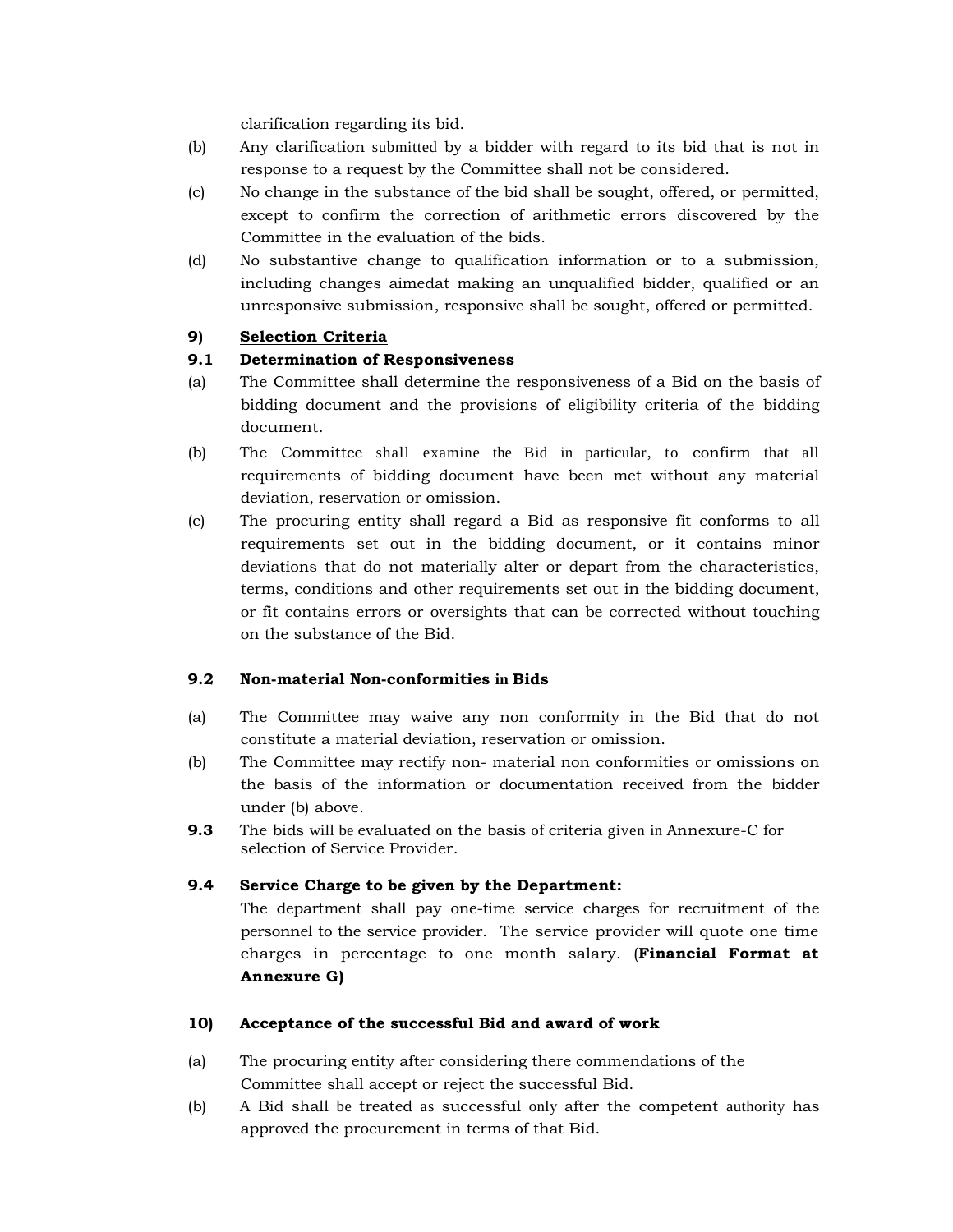- (c) As soon as a Bid is accepted by the competent authority, its written intimation shall be sent to the concerned bidder(s) by registered post or email and the bidder(s) will be asked to execute service agreement (Annexure-D) on a non-judicial stamp paper of requisite value and to deposit the amount of PSD within ten days from the date on which the Letter of Acceptance is dispatched to the bidder(s).
- (d) The Work Order will be sent by registered post/email to the address of the bidder(s) given in the bidding document.
- (e) The EMD of the bidders whose Bids could not be accepted shall be refunded soon after the contract with the successful bidder(s) is signed and his PSD is obtained.

# **11) Procuring entity's right to accept or reject any or all Bids**

 The Procuring entity reserves the right to accept or reject any Bid, and to annul (cancel) the bidding process and reject all Bids at any time prior to award of contract, without there by incurring any liability to the bidders.

# **12) Performance Security Deposit(PSD)**

- (a) Prior to execution of an agreement,  $PSD$  of  $Rs.10.00$  lakh shall be furnished by the successful bidder(s) in favour of the Member Secretary (HSCPS) payable at par at Panchkula. The PSD shall be in the form of a Bank Guarantee of a scheduled commercial bank as per Annexure-E.
	- (b) The PSD shall remain valid for a period of 3 months beyond the date of completion of all contractual obligations of the bidder(s).
	- (c) The PSD, in full or part, may be for feted, including interest, if any, in the following cases:-
	- i) When any of the terms and conditions of the tender document is breached.
	- ii) When the bidder(s) fails to complete the work satisfactorily.
	- iii) When the bidder(s) breaches any provision of the code of integrity prescribed in the tender document.
- $(d)$  Deposited is forfeited. Notice will be given to the bidder(s) with reasonable time before PSD
- $(e)$ No interest shall be payable on the PSD.

# 13) Execution of agreement

- (a) A contract shall come into force from the date on which the work or derris dispatched to the bidder(s).
- (b) The successful bidder(s) shall sign a service agreement, within 10 days from the date on which the work order is dispatched to the successful bidder(s), on a non-judicial stamp of specified value at its cost and to be purchased from anywhere in Haryana only **as per Annexure-D.**
- (c) If the bidder(s), whose Bid has been accepted, fails to sign the contract or fails to furnish the required PSD within the specified period, the procuring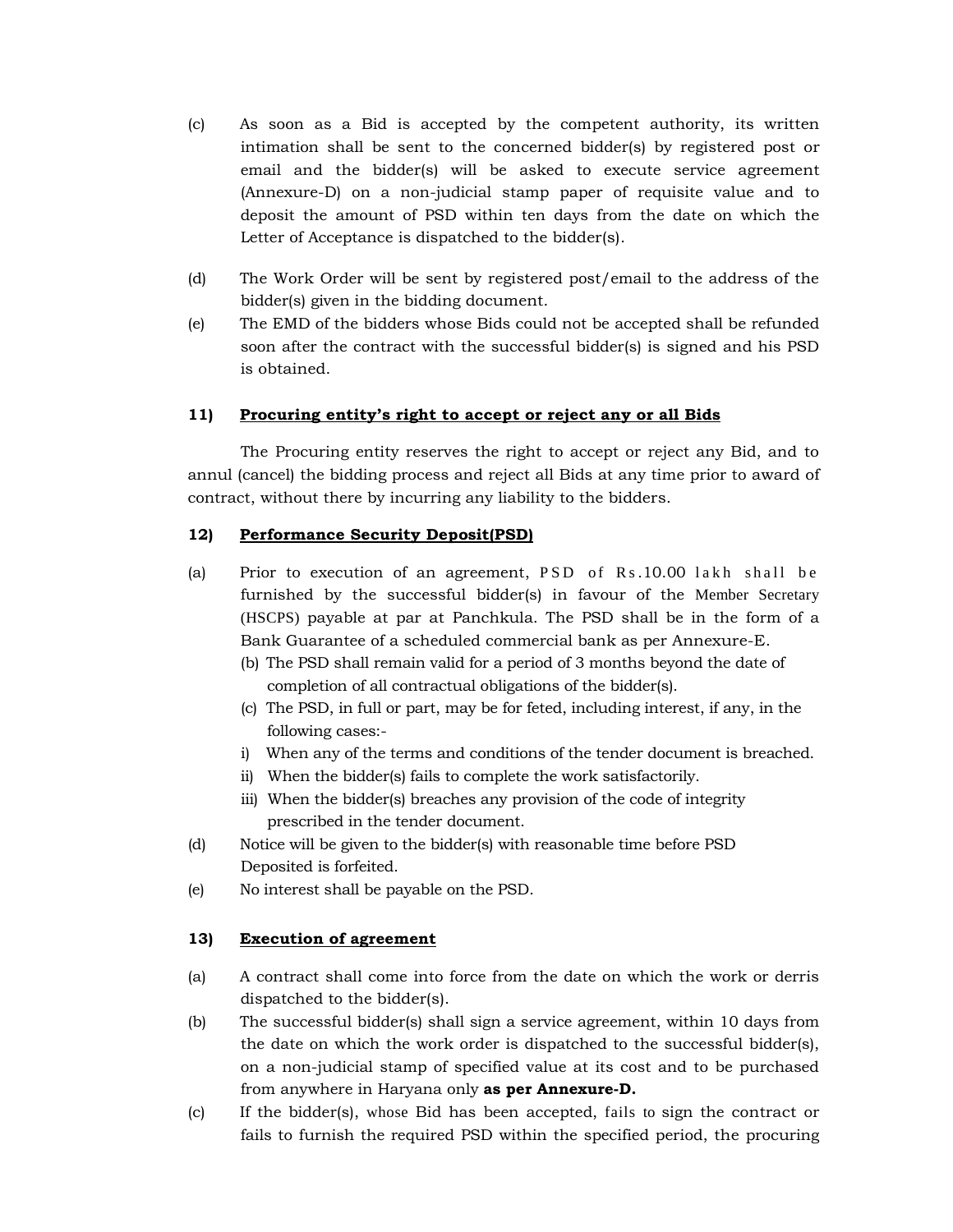entity shall take action against the successful bidder as per the provisions of the tender document.

# **14) Code of Integrity for Bidders**

(a) The bidders shall observe and follow the code of integrity:-

# **A. Prohibiting:**

- i) any offer, solicitation or acceptance of any bribe, reward or gift or any material benefit, either directly or indirectly, in exchange for an unfair advantage in the procurement process or to otherwise influence the procurement process;
- ii) Any omission, including am is representation that misleads or attempts to mislead so as to obtain financial or other benefit or avoid an obligation;
- iii) Any collusion, bid rigging or anti-competitive behavior to impair the transparency, fairness and progress of the procurement process;
- iv) Improper use of in for motion shared between the procuring entity and the bidders with an intent toga in unfair advantage in the procurement process or for personal gain;
- v) Any financial or business transactions between the bidder and any officer or employee of the procuring entity;
- vi) Any coercion including impairing or harming or threatening to do the same, directly or indirectly, to any party or to its property to influence the procurement process;
- vii) Any obstruction of any investigation or audit of a procurement process;

# **B. Disclosure of conflict of interest;**

- C. Disclosure by the bidder of any previous transgressions with any entity in India or any other country during the last three years or of any debarment by any other procuring entity.
- (b) Without prejudice to the provisions below, in case of any breach of the code of integrity by a bidder or prospective bidder, as the case may be, the procuring entity may take appropriate measures including:
	- i) Exclusion of the bidder from the procurement process;
	- ii) calling-off of pre contract negotiations and for feature or encashment of bid security;
	- iii) For feature or encashment of any other security or bond relating to the procurement;
	- iv) Recovery of payments made by the procuring entity along with interest there on at bank rate;
	- v) Cancellation of the relevant contract and recovery of compensation for loss incurred by the procuring entity;
	- vi) Society of the bidder from participation in future procurements.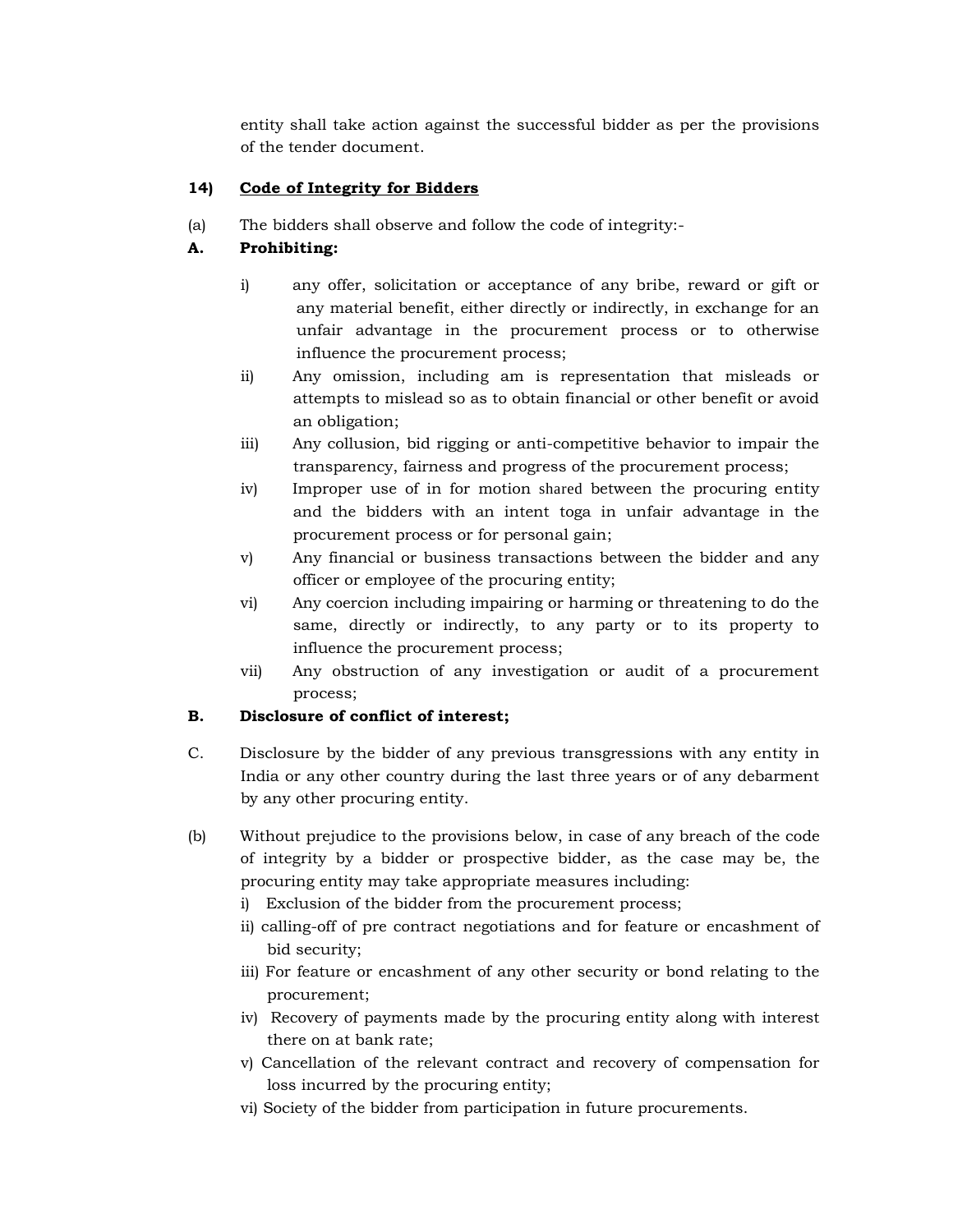# 15) GENERAL TERMS AND CONDITIONS OF THE TENDER

- i. All the instructions contained in the Tender document are important and required to be complied with.
- ii. Please ensure that the Bid Document and Earnest money Deposit (EMD) are to be submitted within time at the concerned authority/ Department.
- iii. The bidders shall submit the hard copy of Bid documents in sealed envelopes. Separate envelopes should be used for Technical bid and Financial bid.
	- iv. The Earnest Money Deposit (EMD) Rs .50,000/-(Rs. Fifty thousand Only) Will be accepted in the form of DD/Cheque.
- v. The terms and conditions as laid down in the Service Agreement for the award of contract for outsourcing of services/activities at Annexure-'D'.
- vi. A copy of the terms of payment is at Annexure-'F'.
- vii. A copy of undertaking regarding compliance of statutory obligations is at Annexure–'G'.
- viii. An affidavit regarding non- black listing/non-prosecution is at Annexure-  $H$ .
- ix. The Service Provider(s), being the employer in relation of persons engaged/employed by him to provide the Service under the Service agreement shall alone be responsible to make the payment of monthly wages/salaries to the persons deployed by him which in any case shall not be less than the minimum wages as fixed or prescribed under the wages Act1936, minimum wages Act1948 (Act XI of 1948),contract labour (Regulation & Abolition)Act,1970 and rules framed there under from time to time or by the state Government and/or any authority constituted any or under any law and observe compliance of all the relevant labour laws. Besides this the Service Provider shall also make the payment of all other statutory dues like employees provident fund, employees state insurance, employees deposit link insurance, bonus, gratuity, maternity leave etc. to his employees.
- x. This tender documents along with Annexure-'A' to 'H' and forwarding letter should be returned intact, along with earnest money deposit (EMD).Each page of the tender document and Annexure 'A' to' H' should be signed in full by the tenderer (s)and should bear the rubber stamp/seal of the firm affixed on each page any cutting(s)/overwriting(s)etc..Any infringement of these conditions, the tender shall be rejected.
- xi. The work shall be awarded to the firms/agencies finalized as per selection criteria clause 9.4 HSCPC.
- xii. The tender without earnest money submitted or short of it tender shall not be entertained and rejected straightway.
- xiii. The bid document is not transferable in any case.
- xiv. To comply with the provision of the Income Tax Act, 1961 GST etc. As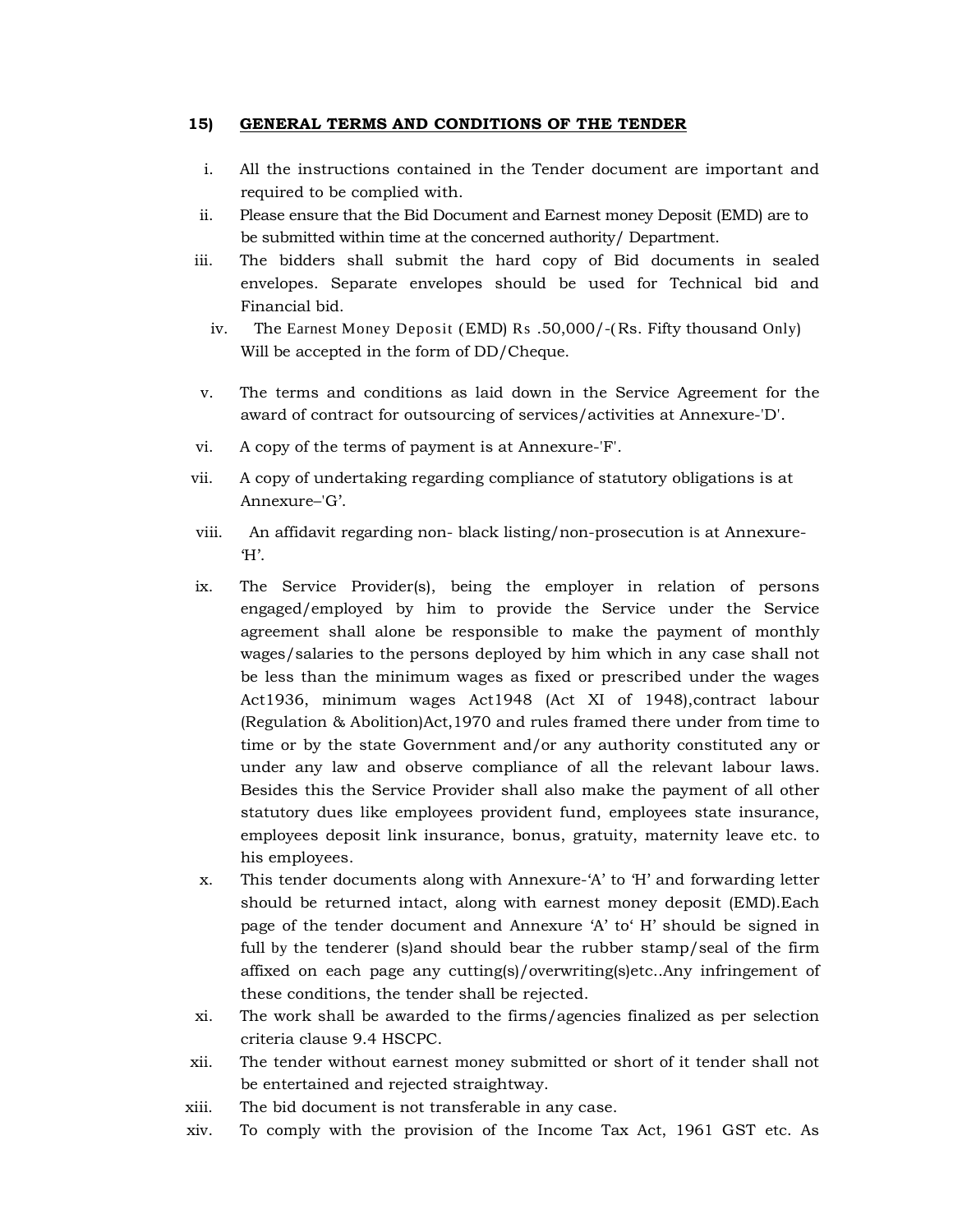applicable or as amended from time to time any other expenses to be incurred in compliance with the provision of the Service agreement such as uniform, identity card, name plates etc.

- xv. The bidder (s) may inspect the Areas/Location, where the Services are to be provided for assessing the work involved on any working day during office hours.
- xvi. This is non transferable contract. Subletting of contract is not allowed under any circumstances.
- xvii. Any attempt direct or indirect to cast influence negotiation on the part of the bidder(s) with the officials/authority to whom he shall submit the tender or the tender accepting officials/authority before the finalization of tenders shall render the tender liable for rejection.
- xviii. Conditional tenders will not be entertained & are liable to be rejected.
- xix. The jurisdiction of court in case of any dispute in between the procuring entity and the service provider(s) will be at Panchkula, Haryana.
- xx. A bidder shall not be permitted to bid for works in the Circle responsible for award and execution of contracts in which is or her spouse's near Relative (defined as first blood relations, and their spouses) is posted an officer in any capacity.
- xxi. Any corrigendum and addendum will be displayed only on website.
- xxii. behalf of the service provider, will be deducted from the unpaid Bills and the PSD of the service provider. If the service provider or his worker causes any financial loss to the Society due to the negligence or irresponsibility of the service provider o if the Member Secretary of HSCPS will have to pay any rightful amount other workers, such as wages, compensation for any injury or death due to any accident, or any other compensation or penalty, then, the loss, payment of right full amount to workers etc will be deducted from the unpaid Bills and the PSD of the service provider. If the paid amount is more than the unpaid Bills amount and the PSD of the Service provider, the difference will be collected from the service provider by taking a legal action against the service provider. Any amount spent by the department in payment of dues to anybody on
- xxiii. Under no circumstances, the service provider will employ children on job work. The service provider should take care that no person without permission will be all owed in to the STL at any time.
- xxiv. The workers of the service provider will be treated as neither the permanent or temporary employees of the **HSCPS**. Neither the worker nor the service provider is allowed to stay within the premises of Society after the completion of working hours. Neither the worker nor the service provider can build any hut, she or camp, even on temporary basis to make a residential place for the workers at any premises of the Society.
- xxv. All prevailing rules, regulations, guidelines, instructions etc, pertaining o job work contract, issued by Government of Haryana through its various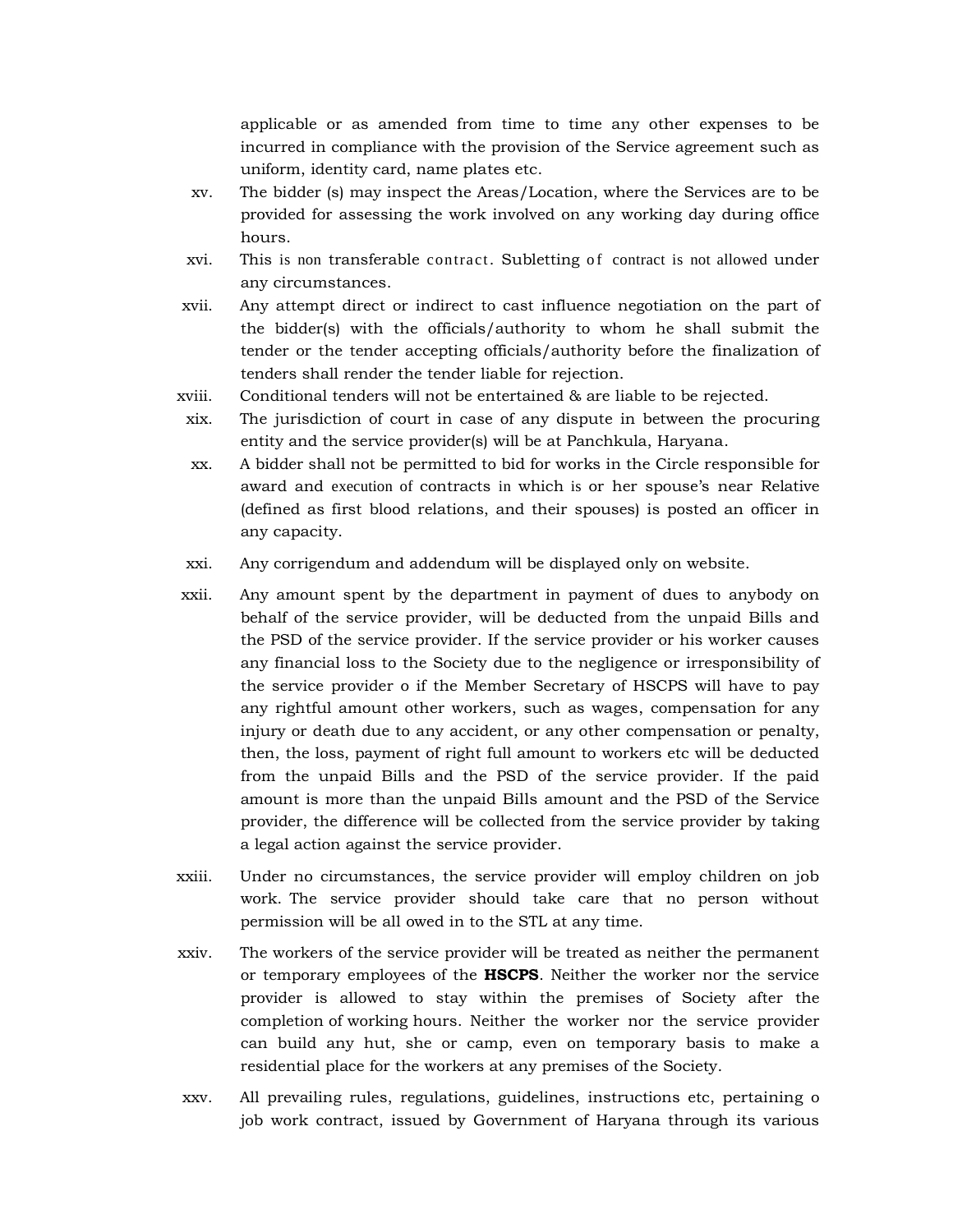resolutions/circulars/letters, shall also be applicable to this tender.

 xxvi. The Member Secretary (HSCPS), Haryana reserves the right to reject any tender or all the tenders without assigning any reason.

\*\*\*\*\*\*\*\*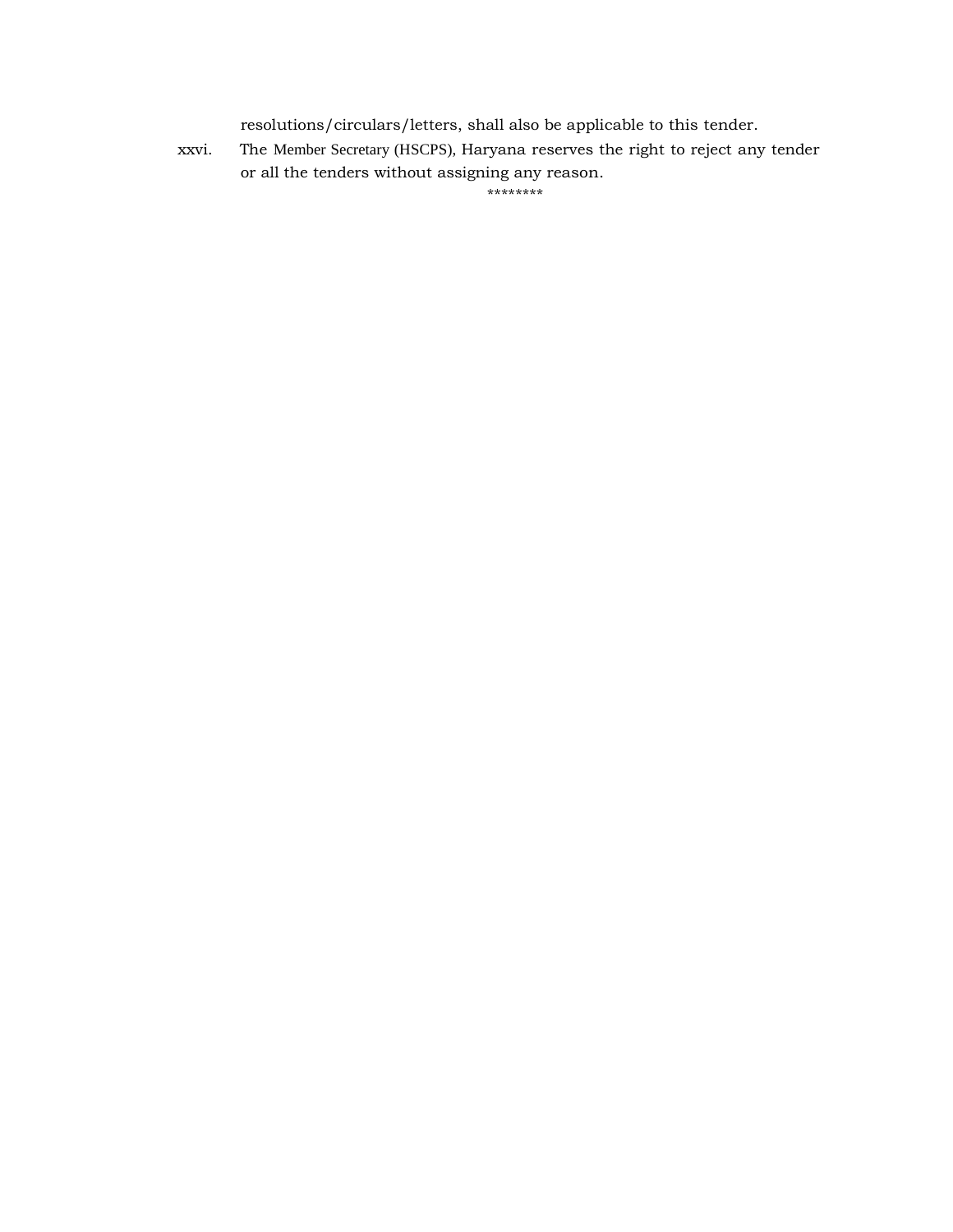# **Instructions to bidder on Electronic Tendering System**

 documents, wherever relevant and applicable. These conditions will over-rule the conditions stated in the tender

# **1.1 Download of Tender Documents:**

The tender documents can be downloaded free of cost from the website <www.wcdhry.gov.in>

# **1.2 Key Dates:**

 The bidders are strictly advised to follow dates and times as indicated in the Notice Inviting Tenders. The date and time shall be binding on all bidders. All activities are time tracked and the system enforces time locks that ensure that no activity or transaction can take place outside the start and end dates and the time of the stage as defined in the Notice Inviting Tenders.

# **1.8. Assistance to the Bidders: contact through Email i.e**

 [www.wcdhry.gov.in](http://www.wcdhry.gov.in/)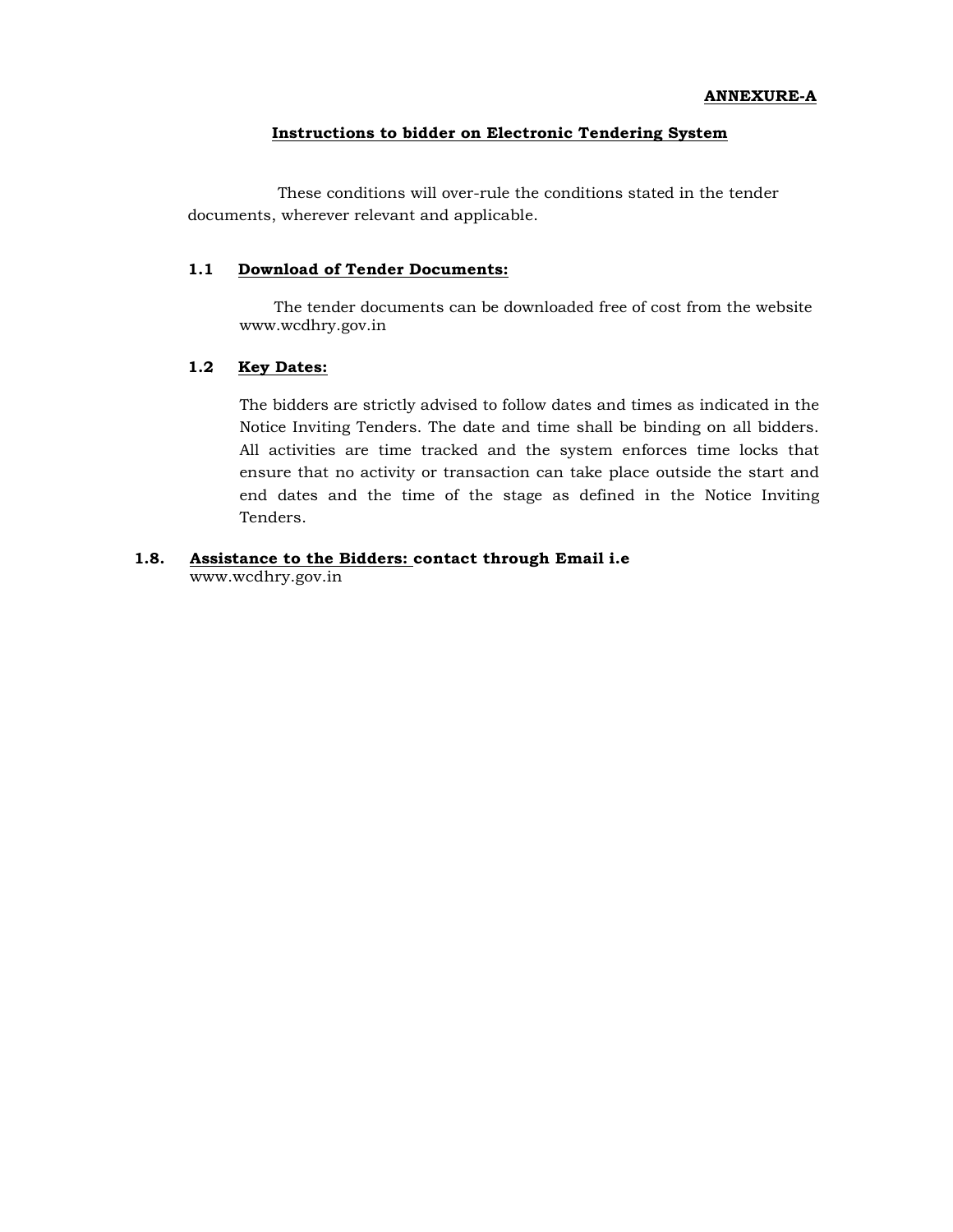# **CHECKLIST**

# **DULYFILLEDIN/SIGNEDTOBEATTACHEDWITHTHETENDER**

| Sr.            | Particulars                                                     | <b>Status</b> |                |
|----------------|-----------------------------------------------------------------|---------------|----------------|
| No.            |                                                                 |               |                |
| $\mathbf{1}$   | of<br>Person/Organization/Firm<br>Name<br>the                   |               |                |
|                | , Location of its office with complete address both             |               |                |
|                | residential and permanent and Telephone /Fax                    |               |                |
|                | No.                                                             |               |                |
| $\overline{a}$ | Status of Organization (whether Private/Public                  |               |                |
|                | Sector Undertaking/Sole                                         |               |                |
|                | Proprietor/Partnership/Cooperative<br>Society                   |               |                |
|                | $etc.$ ?)                                                       |               |                |
| 3              | Whether documentary proof, in support of $1 \& 2$ above be      | Yes           | No             |
|                | attached?                                                       |               |                |
| 4              | Whether a copy of Resolution passed by the Executive body       | Yes           | N <sub>0</sub> |
|                | authorizing the specific officer/partner for<br>signing the     |               |                |
|                | documents for this tender has been attached?                    |               |                |
| 5              | Whether the Tender Fee amounting toRs.5000/-<br>(Rupees         | Yes           | No             |
|                | Five thousand only)(Non refundable)                             |               |                |
| 6              | Whether the Earnest Money Deposit(EMD)ofRs.50,000/-             | Yes           | N <sub>o</sub> |
|                | (Rs. Fifty thousand only) included in the documents?            |               |                |
| $\overline{7}$ | Whether the Technical and Financial Bid has been submitted?     | Yes           | No             |
|                |                                                                 |               |                |
| 8              | Whether an affidavit on the Non-judicial stamp paper Duly       | Yes           | No             |
|                | by the<br>Executive Magistrate, regarding<br>Attested<br>Non-   |               |                |
|                | blacklisting/non-prosecution (Annexure-'H') of firm<br>has      |               |                |
|                | been submitted?                                                 |               |                |
| 9              | Whether each page of the tender documents at Annexure           | Yes           | No             |
|                | A<br>to<br>E'<br>other<br>enclosures<br>and<br>well<br>as<br>as |               |                |
|                | cutting(s)/overwriting(s) have been signed/initialed by the     |               |                |
|                | tenderer and also the forwarding letter by authorized           |               |                |
|                | signatory?                                                      |               |                |
| 10             | Whether last 3years valid Income tax return along with PAN/     | Yes           | No             |
|                | TAN/GSTN have been submitted?                                   |               |                |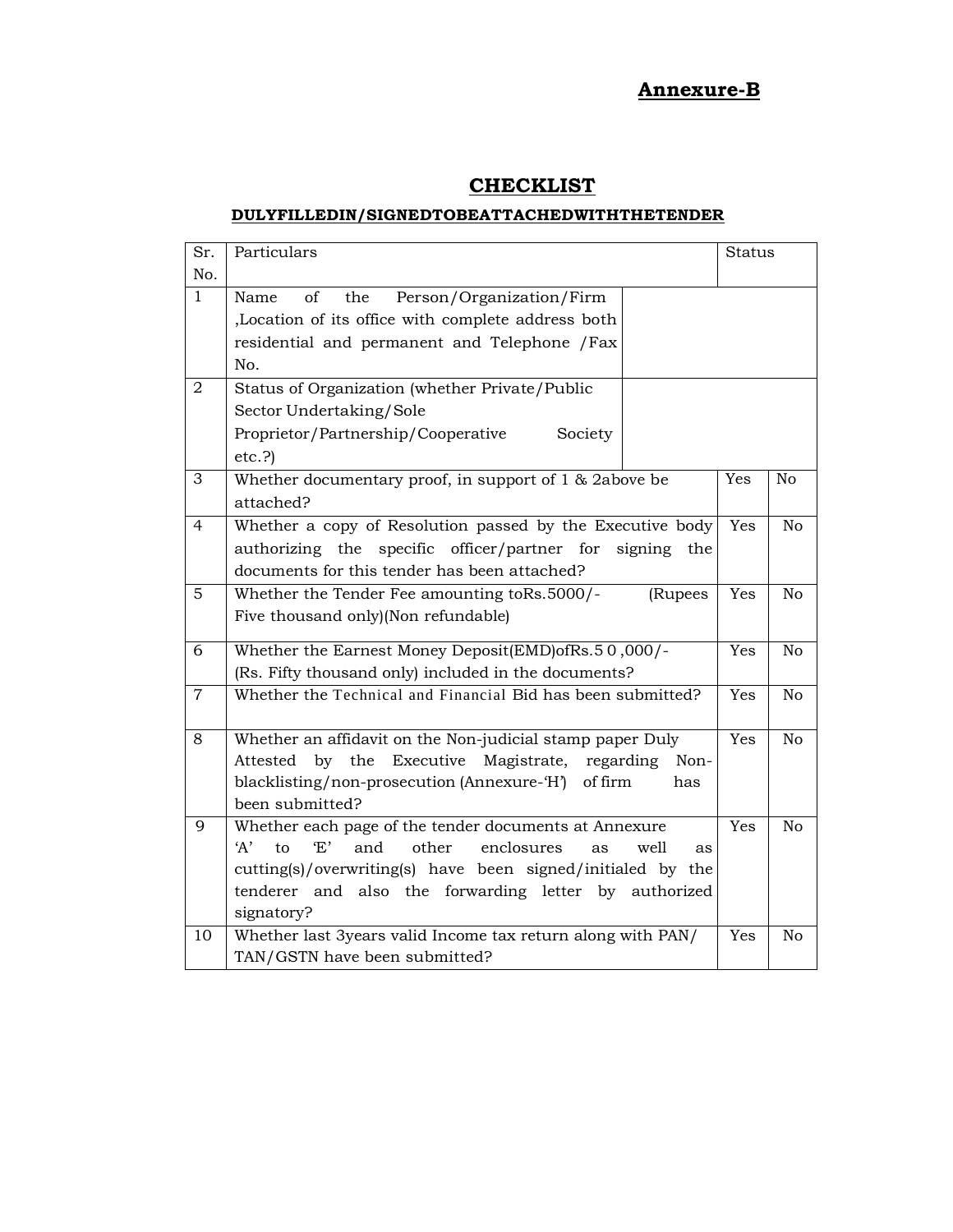| 11 | Whether the self attested copy of Service Tax no. issued<br>by  | Yes        | No             |
|----|-----------------------------------------------------------------|------------|----------------|
|    | the competent authority has been submitted?                     |            |                |
| 12 | Whether a self attested copy of all registration(s),            | Yes.       | No             |
|    | Permission(s), license (s) etc. such as valid<br>Labour         |            |                |
|    | License/EPF, ESI & EDLI License/Code Number which is            |            |                |
|    | required under any Labour Law and other legislation for         |            |                |
|    | providing the Services under the Service agreement have         |            |                |
|    | submitted?                                                      |            |                |
| 13 | Whether the list of experience certificates as per Eligibility  | <b>Yes</b> | N <sub>0</sub> |
|    | Criteria mentioned in the tender document have been             |            |                |
|    | submitted or not?                                               |            |                |
| 14 | Whether a copy of the constitution/partnership deed             | <b>Yes</b> | No             |
|    | /proprietorship of your firm duly registered with the Registrar |            |                |
|    | of Firms/Companies have been submitted?                         |            |                |
| 15 | Whether a copy of audited balance sheet for the last 03 years   | Yes.       | No             |
|    | has been submitted?                                             |            |                |
| 16 | Copy of valid labour license issued by Government of Haryana.   | Yes        | N <sub>0</sub> |
|    |                                                                 |            |                |

| Place: | Signature of Tenderer     |
|--------|---------------------------|
| Date:  | Full Name of the Tenderer |

Address

\*\*\*\*\*\*\*\*\*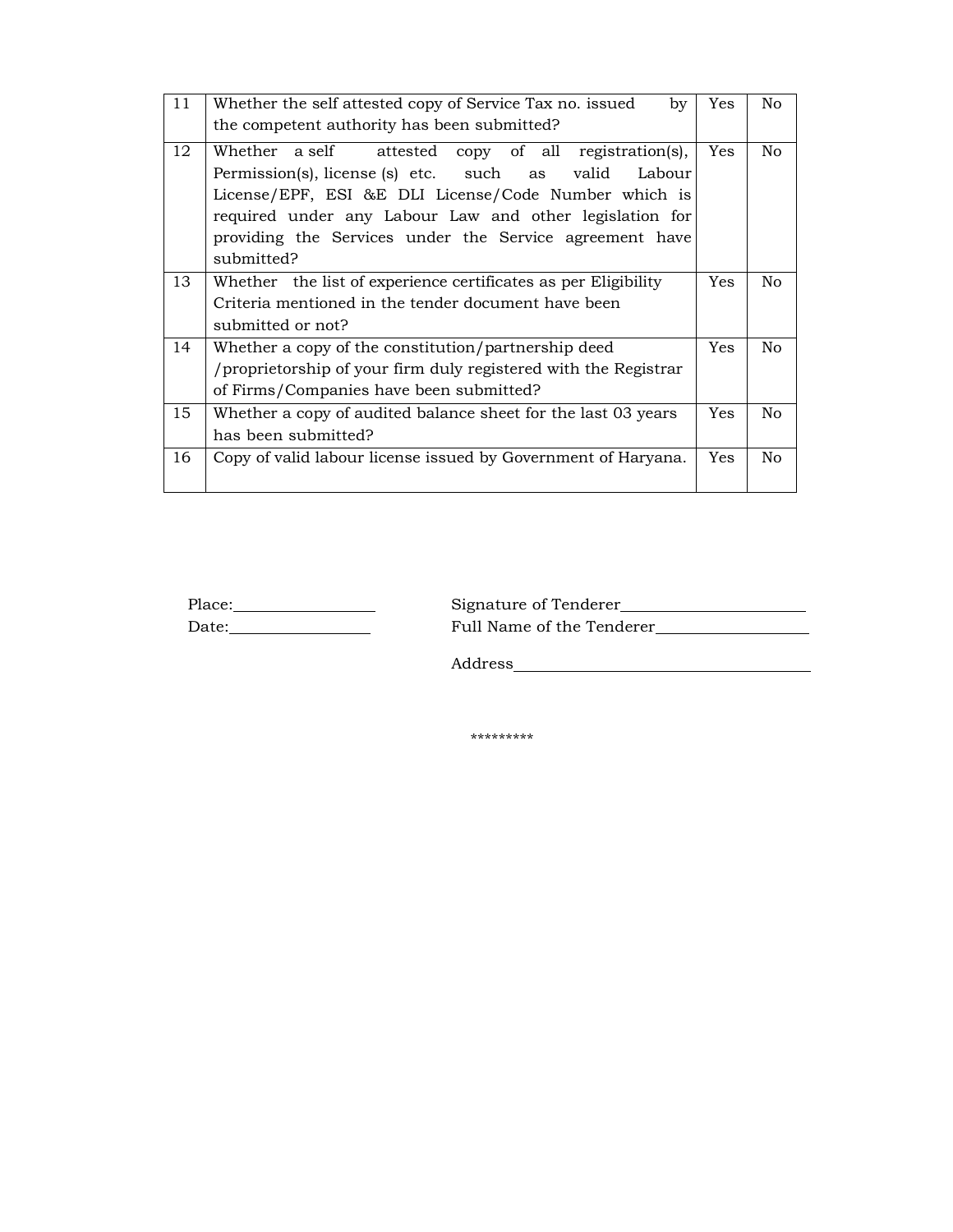# **Annexure-C**

# **SELECTION CRITERIA ON THE BASIS OF TOTAL MARKS(TM) SCORED AS PER THE TABLE GIVEN BELOW**

|                                                               | <b>Max. 10</b> |
|---------------------------------------------------------------|----------------|
| 1. Number of years in operations (Experience)                 | <b>Marks</b>   |
| a) Upto 3 years                                               | 01 marks       |
| b) More than 3 years and upto 10 years                        | 02 marks       |
| c) More than 10 years and upto 14 years                       | 03 marks       |
| d) More than 14 years                                         | 04 marks       |
|                                                               | <b>Max. 08</b> |
| 2. Average turnover of last 3 years                           | <b>Marks</b>   |
| a) Upto 8 Crores                                              | 01 marks       |
| b) More than 8 Crores and upto 25 Crores                      | 02 marks       |
| c) More than 25 Crores and upto 50 Crores                     | 05 marks       |
|                                                               | <b>Max. 16</b> |
| 3. Average net profile (after tax) for the last 3 years       | <b>Marks</b>   |
| a) upto 10 Lakhs                                              | 01 marks       |
| b) More than 10 lakhs and upto 25 lakhs                       | 05 marks       |
| c) More than 25 lakhs and upto 50 lakhs                       | 10 marks       |
|                                                               | <b>Max. 11</b> |
| 4. Number of manpower on rolls                                | <b>Marks</b>   |
| a) Upto 1000                                                  | 01 marks       |
| b) More than 1000 and upto 2000                               | 02 marks       |
| c) More than 2000 and upto 3500                               | 03 marks       |
| d) more than 4000                                             | 05 marks       |
|                                                               | <b>Max. 16</b> |
| <b>5. Quality Related Marks</b>                               | <b>Marks</b>   |
| a) ISO 9001:2008 or ISO 9001:2015 (Quality Management System) | 01 marks       |
| b) ISO 14001:2007 (Environmental Management System)           | 02 marks       |
| c) OHSAS 18001:2007 (Occupational Health & Safety Manangement |                |
| System)                                                       | 03 marks       |
| d) DGR Registration (Director General Resettlement)           | 10 marks       |
|                                                               | <b>Max. 08</b> |
| 6. Solvency Certificate                                       | <b>Marks</b>   |
| a) Upto 1 Crore                                               | 01 marks       |
| b) More than 1 Crore and upto 1.5 Crore                       | 02 marks       |
| c) More than 1.5 Crore and upto 2 Crore                       | 05 marks       |
| 7. EPF filed for no. of employees in last 3 months (Maximum   | <b>Max. 08</b> |
| employees of 1 Month will be considered)                      | <b>Marks</b>   |
| a) 3000 to 4000                                               | 01 marks       |
| b) 4000 to 5000                                               | 02 marks       |
| c) 5000 and above                                             | 05 marks       |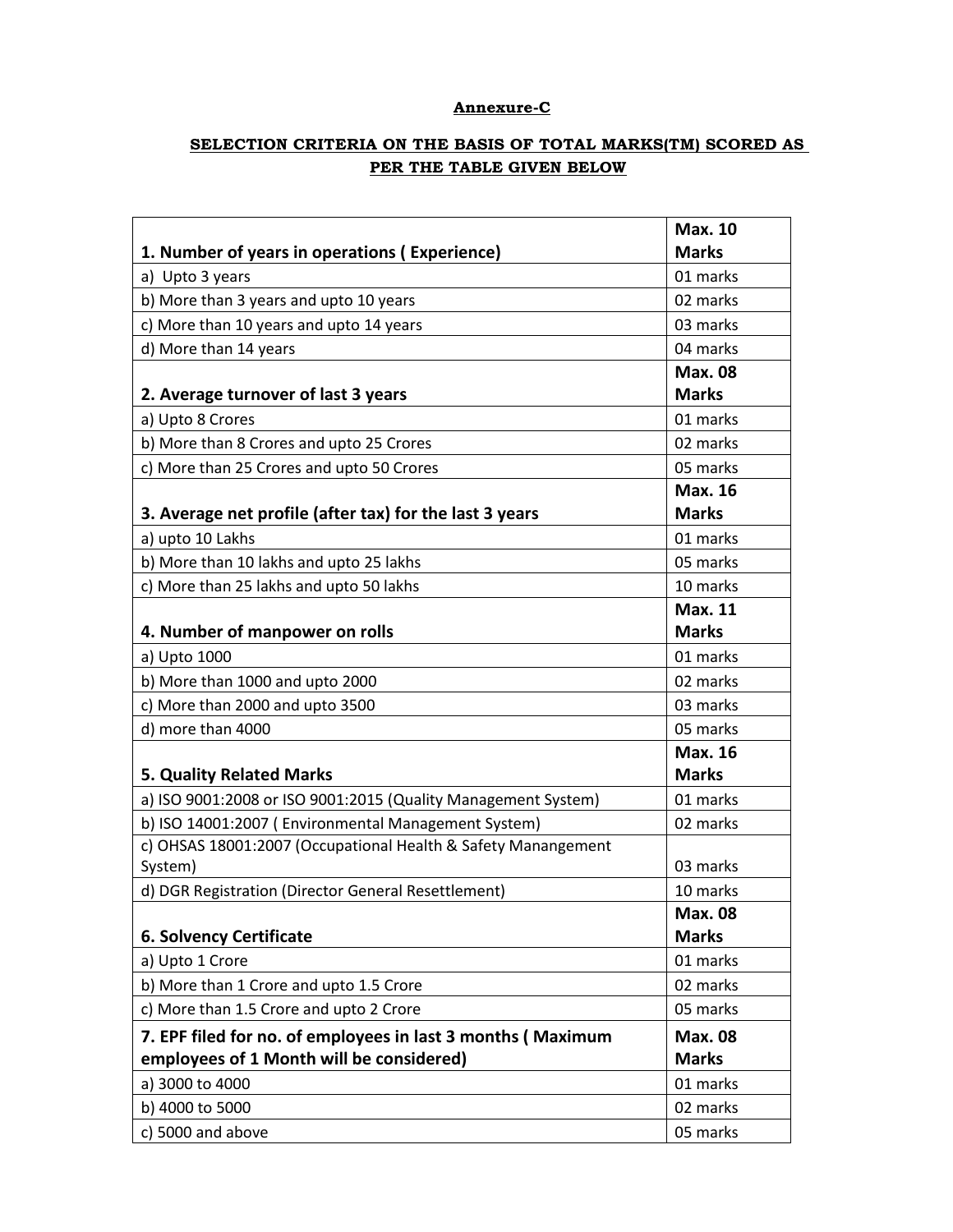| 8. No. of offices in Haryana                    | <b>Max. 04</b><br><b>Marks</b> |
|-------------------------------------------------|--------------------------------|
|                                                 |                                |
| a) 1 Office                                     | 01 marks                       |
| b) 2 Office                                     | 03 marks                       |
|                                                 | <b>Max. 09</b>                 |
| 9. Valid Contract Labour License under 1970 Act | <b>Marks</b>                   |
| a) 0 to 200                                     | 01 marks                       |
| b) 201 to 500                                   | 03 marks                       |
| c) 501 or Above                                 | 05 marks                       |

\*\*\*\*\*\*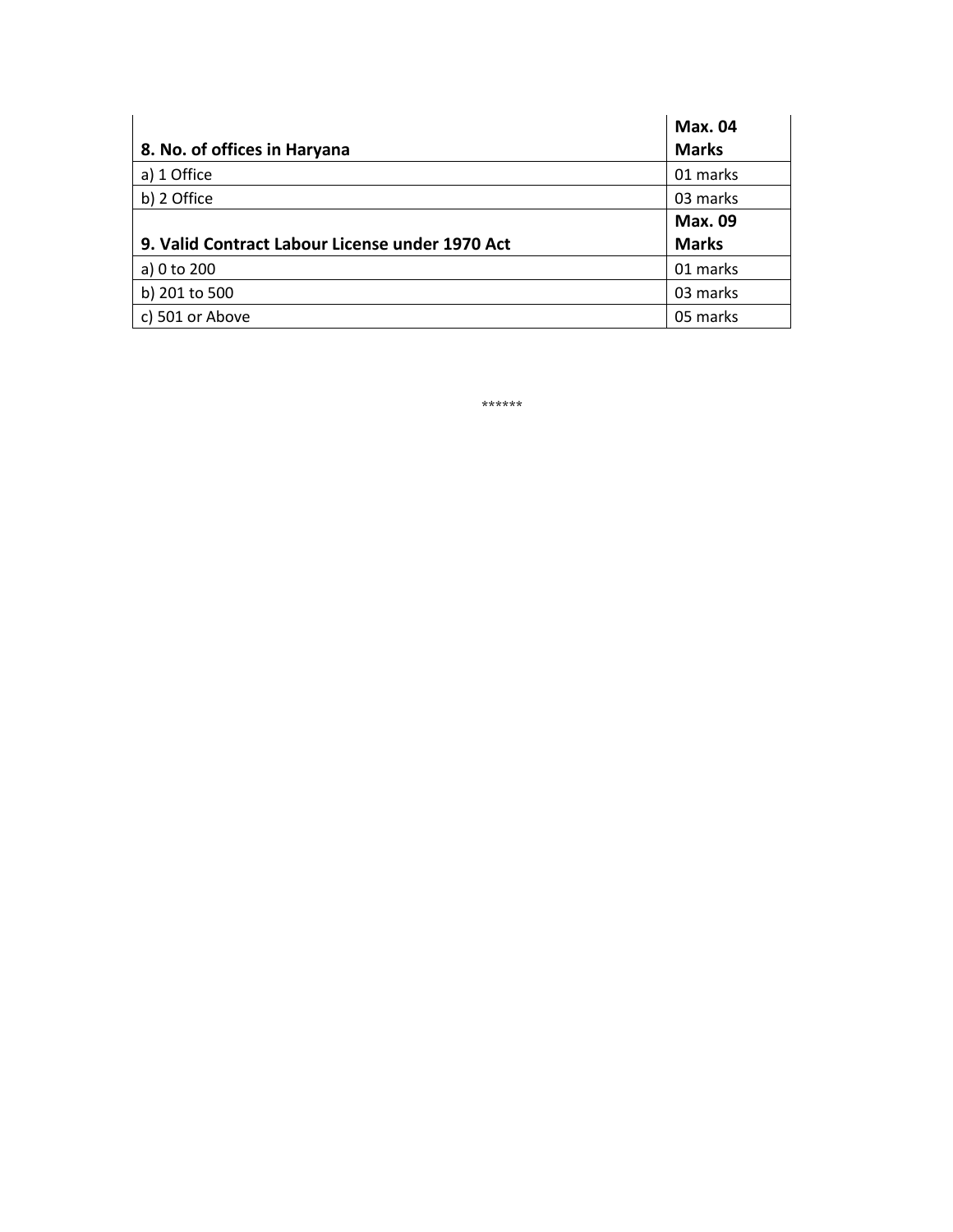### **ANNEXURE-D**

#### **SERVICE AGREEMENT**

This Agreement is made on this day of between the Govt. of Haryana, acting through Member Secretary (HSCPS)Haryana, Panchkula(Here in after referred to as the' MS (HSCPS)''.excluded by or repugnant to the context, be deemed to included its success or sin office and assignees)of the first part and M/s accompany registered under the companies Act,1956 a partnership firm constituted between having its place of business Or registered office at having acting  $\ddot{\phantom{a}}$  ''Service Provider' 'which expression shall, unless repugnant to the context or meaning there of be deemed to mean and include its/his/her/their respective heirs, executors, administrators and successors/the partner(s) for the time being of the said firm the survivor(S)of them and the executors administrators and successors of the surviving partners, as the case may be on the second part. through Its Member Secretary/Partner (hereinafter referred to as

 "Outsourcing of Manpower Services". WHEREAS the Service Provider is engaged in the business of providing

 ANDWHERE AS the Service Provider has expressed his keen desire to provide the said Services to the Member Secretary (HSCPS) Haryana, Panchkula under this agreement.

 AND WHEREAS on the aforesaid representation made by the Service Provider to the' Member Secretary(HSCPS),Haryana, Panchkula the parties hereby enter in to this agreement on the terms and conditions appearing hereinafter.

 NOWTHEREFORETHIS AGREEMENT WITNESSEDANDITIS AGREED BY AND BETWEEN THE PARTIES AS UNDER:

#### **1.SERVICE PROVIDER'SREPRESENTATIONSANDWARRANTIES.**

 The Service Provider hereby represents/warrants and confirms that the Service Provider:-

- 1.1 Has full capacity, power and authority to enter in to this agreement and during the continuance of this agreement shall continue to have full capacity power and authority to carryout and perform all its duties and obligations as contemplated here in and has already taken and shall and continue to take all necessary and further action(including but without limiting to the obtaining of necessary approval/consents in all applicable jurisdictions)to authorize the execution delivery and performance of this agreement.
- 1.2Has the necessary skills, knowledge, expertise, adequate capital and competent personnel; system and procedures, infrastructure, capacity and capability to perform its obligations in accordance with the terms of this agreement and to the entire satisfaction of the Member Secretary (HSCPS) Haryana, Panchkula Shall on the execution of this agreement and providing Services to the Member Secretary (HSCPS), Haryana, Panchkula not violate, breach and contravene any conditions of any agreement entered with any third parties.
- 1.3Has complied with and obtained necessary permissions / licenses /authorizations under the central state and local authorities and obtained all required permissions/licencesforcarryingoutitsobligationsunderthisAgreement.

#### **2. OBLIGATIONS OF THE SERVICE PROVIDER**

(a) The regularity of the performance of Services will be the essence of this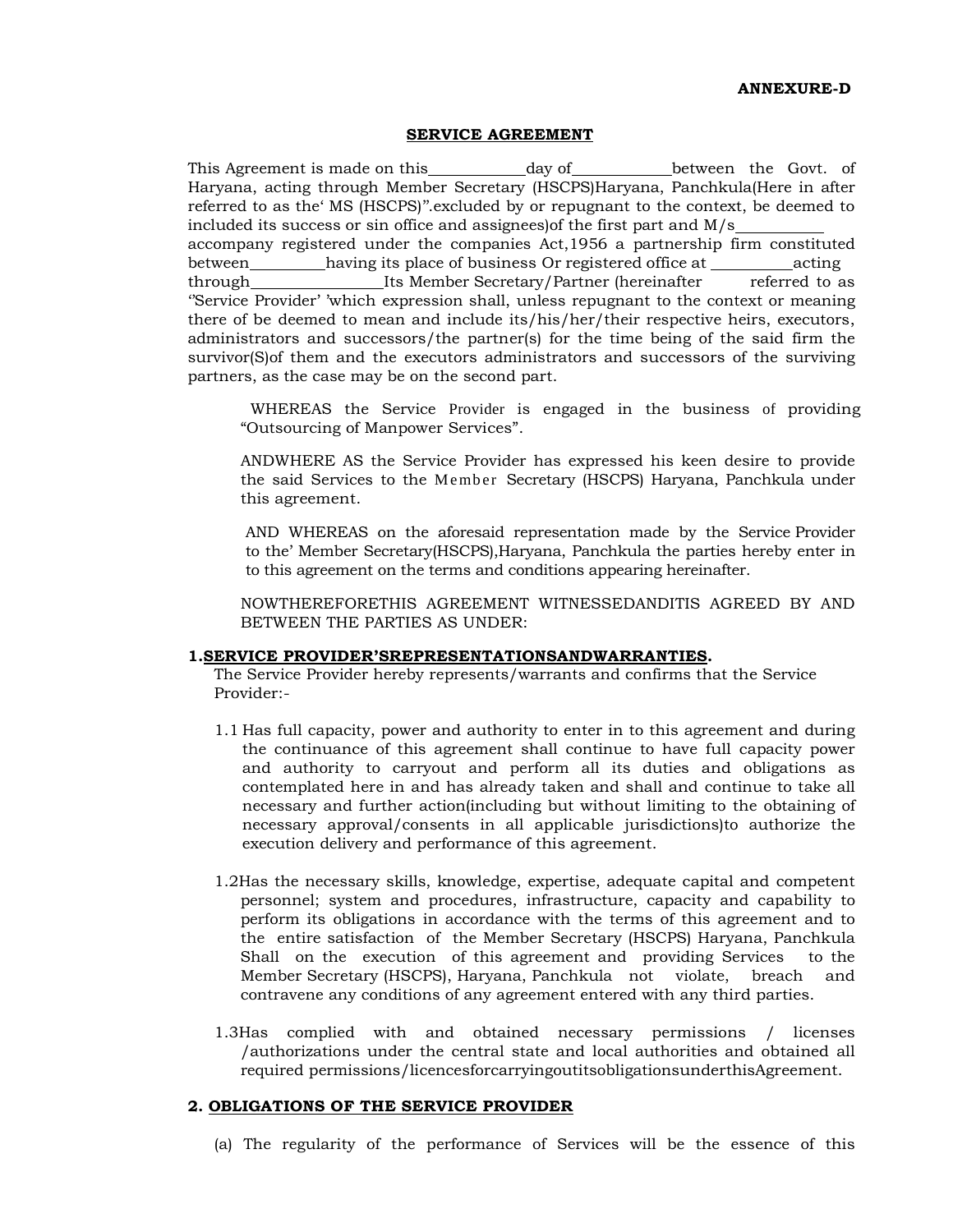Agreement and shall form a central factor of this agreement. The Service Provider shall take all possible steps to ensure to maintain its performance as determined by the Member Secretary (HSCPS) Haryana, Panchkula from time to time.

- (b) The assessment made by the Service Provider in the tender including number of personnel of various descriptions as required provide/give the required quality of Services shall be final and acceptable by and binding upon the Service Provider.
- (c) If the Member Secretary(HSCPS), Haryana, Panchkula notice that the personnel of the Service Provider has/have been negligent, careless in rendering the said Service the same shall be communicated immediately to the Services Provider who shall take corrective steps immediately to avoid recurrence of such incident(S) and reports of the Member Secretary (HSCPS), Haryana, Panchkula If any of the personnel of the Service Provider indulges in the negligence or any illegal/irregular activity, misconduct etc. the Service Provider shall take appropriate action against its erring personnel and intimate accordingly to the Me mb er Secretary (HSCPS), Haryana, Panchkula or itself can take action in accordance with law.
- (d) The Service Provider shall furnish a personal guarantee of its Member Secretary/Partner, guaranteeing the due performance by the Service Provider of its obligations under this agreement.

#### **3. ASSIGNMENTS OF AGREEMENT:-**

 The agreement is executed on the basis of the current management structure of the Service Provider there for any assignment of this agreement in part or whole to any third party shall be aground for termination of this agreement forthwith.

#### **4. TERMS**

- (a) This agreement shall be effective initially for a period of 01 year with effect from period of 02 years on the same rate term sand condition accepted by the Service Provider subject of satisfactory performance of the Service and statutory compliance of all the terms and condition of this agreement. This will; however be further subject to the approval of the competent authority. to which is further extendable annually up to a maximum
- (b) The Fee payable to service provider will be one time charges paid after the successful recruitment of required manpower.

#### **5. SECURITY DEPOSIT:-**

 The Service Provider shall be required to deposit10 lac security deposit in the form of fixed deposit receipt/TDR/CDR from any of the commercial banks in an acceptable form drawn in the name of Member Secretary (HSCPS), Haryana, Panchkula, which shall remain valid for 01 years i.e. covering the total period of contract including 01 years up to which this Service contract may be extended.

#### **6.REFUND OF EARNEST MONEY:-**

 The earnest money of Rs.50,000/-(Rs. Fifty thousand Only)be deposited at the time of tender and will be refunded to the successful bidder after allotment of work and submission of security deposi[t10](mailto:@10%25) lacs.

#### **7.FORFEITURE OF SECURITYD EPOSIT:-**

The Member Secretary (HSCPS), Haryana, Panchkula shall have absolute rights and powers for forfeiture of said security deposit/bank guarantee, in case of breach of any clause of this agreement without any prior notice and no claim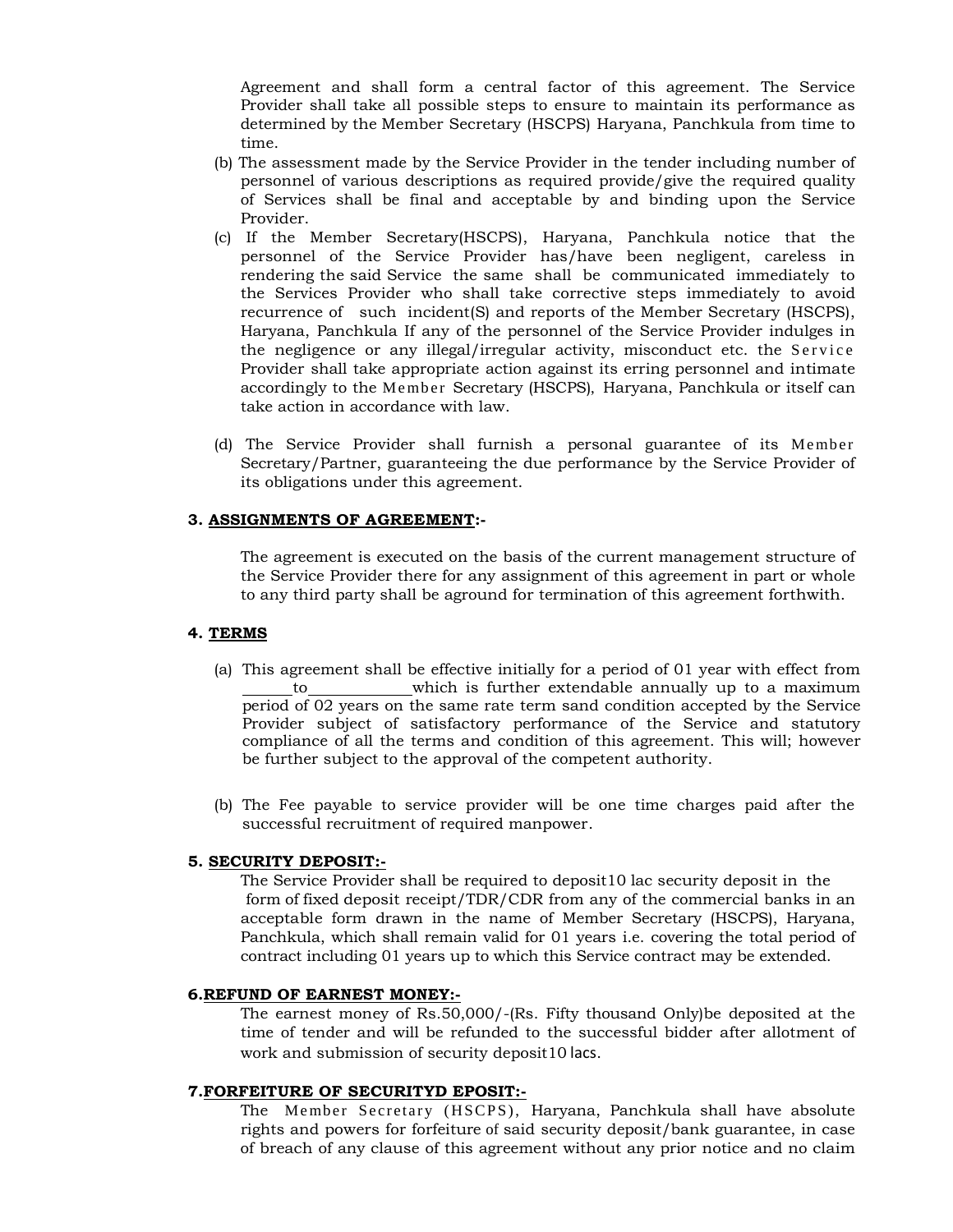what so ever on this count shall be entertained.

# **8.COMMENCEMENT OF SERVICES/ACTIVITIES:-**

 The Service Provider is required to commence the Services/Activities within 15(fifteen) days from the date of issue of letter of intent for the award of contract. In the event of failure a penalty  $@1\%$  (one percent) per day of the total monthly value of contract shall be imposed from that date of issue of letter of intent for non commencement of the Services/Activities subject of the condition that in no case it shall exceed 5% of the total annual value of the contractor in the case the Service Provider fails to commence the Services/activities within 30 days from the date of issue of letter of intent it will be presumed that he is no more interested in taking over this Service contract and the letter of intent shall be treated as cancelled at the risk and cost of the Service Provider and his entire deposit including earnest money deposit (EMD) shall stand forfeited. The letter of intent will be issued to L2.

# **9. FORMULATIONOFMECHANISMANDMONTHLYDUTY/ASSIGNMENT:**

 On taking over the responsibility of providing the aforesaid services, the service Provider as well as the persons deployed by him on duty shall be duty bound to carryout the directions/instructions given to him by the Member Secretary (HSCP S) , Haryana, Panchkula or any other officer authorized to do so by the Member Secretary (HSCPS), Haryana, Panchkula in this regard from time to time. Any dereliction from such obligation shall be considered as breach of the terms of this agreement. He shall further ensure that all persons employed by him shall be efficient, skilled, honest and conversant with the nature of work.

# **10. DETERMINATIONOFQUALITYOFSERVICES/ACTIVITIES:-**

 The decision of the Member Secretary (HSCPS), Haryana, Panchkula with regard to determining the quality of Services/Activities done by the Service Provider shall be final and binding upon the Service Provider. The service Provider shall therefore, promptly rectify the defects/deficiencies If any, so pointed out without any extra payment. Member Secretary (HSCPS), Haryana, Panchkula shall also reserves the right to get the Services/Activities or Rejected, done/replaced at his own level and at the risk and cost of the Service Provider by giving him a notice of 7 days in writing. The expenditure so incurred on this account shall be recovered from the bills of the Service Provider or any other outstanding dues or by forfeiture of any of all parts of the security deposit/Bank Guarantee as he may think proper. The persons so deployed shall be under the overall control and supervision of the Service Provider. The Service Provider shall take all reasonable precautions to prevent any unlawful act or disorderly conduct of his employees so deployed and for the preservation of the peace and protection of persons and property of the Member Secretary (HSCPS), Haryana, Panchkula

# **11. Relationship of Persons deployed by Service provider with Director:-**

 The persons deployed by the Service Provider for the executing of this agreement shall be his employees for all intents and purposes and in no case, there shall be any relationship of employer and employees between the said persons and the Member Secretary(HSCPS), Haryana, Panchkula either implicitly or explicitly.

# **12. Medical Examination and Verification of Character and Antecedents:-**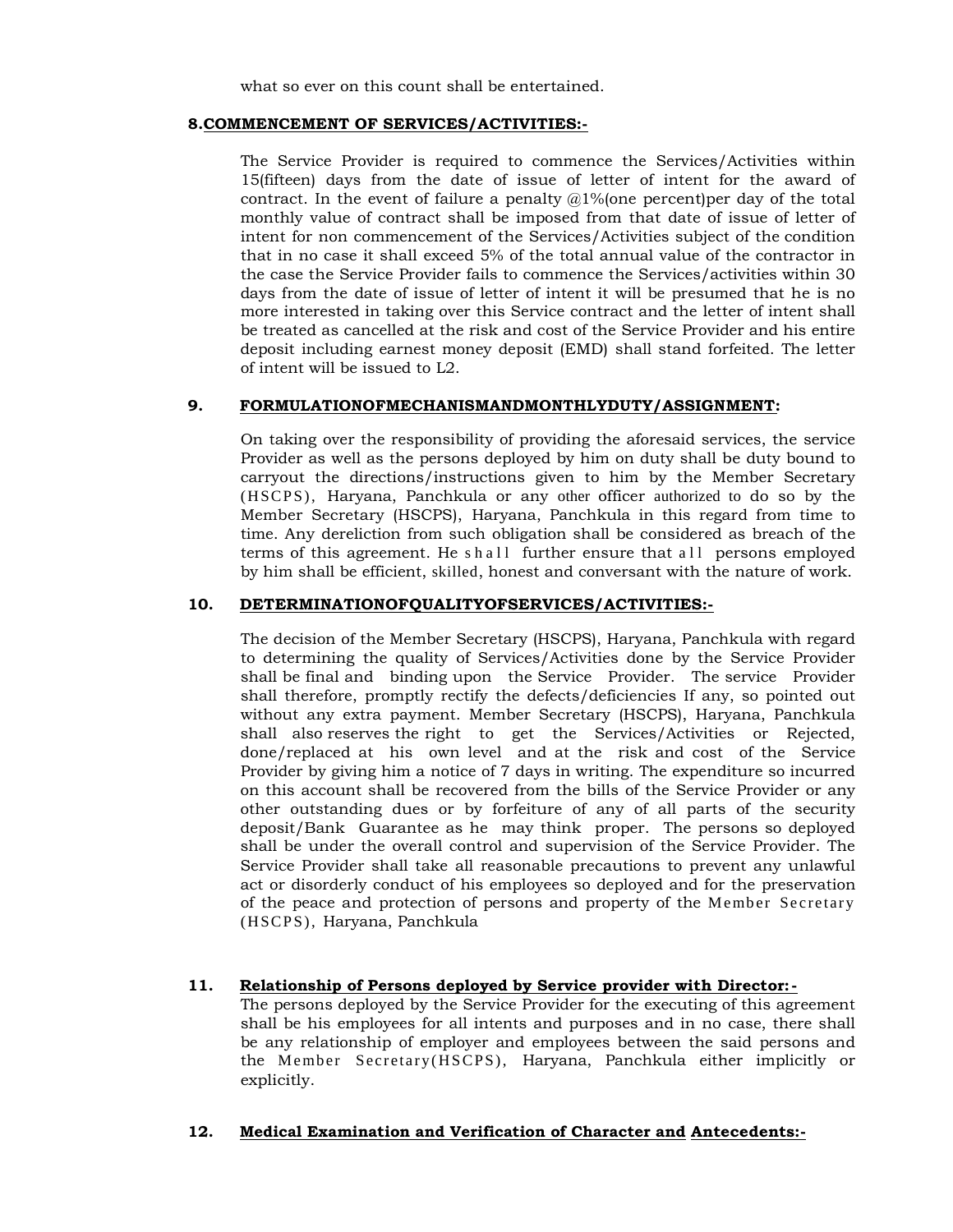The Service Provider shall ensure that his employees are medically fit and free from all communicable diseases before deployment. The character and antecedents of the persons so deployed by the Service Provider shall be got verified from the appropriate authority by the Service Provider at his own level and cost within a period of one month from the date of deployment of each person and the Service Provider will submit certificate in this regard.

# **13. Terms of payment/submission and verification of bills:-**

 The terms of payment/submission and verification of bills/fees and charges for the services/activities to be rendered by the Service Provider are at Annexure-'D' as agreed to between the parties.

# **14. Discipline and Conduct:-**

- a) The Service Provider shall issue Identity Cards indicating his Trading Style(Insignia)at his own cost, to its persons deployed for rendering the services in Member Secretary (HSCPS), Haryana, Panchkula and may be inspected at any time by the officers so authorized by Member Secretary (HSCPS), Haryana, Panchkula. The Member Secretary (HSCPS), Haryana, Panchkula may refuse the entry in to its premises to any personnel of the Service Provider not bearing such Identity Cards.
- b) In case of any of the persons so deployed by the Service Provider does not come in to the mark or does not perform his duties satisfactorily or indulges in any unlawful act or misconduct, the Service Provider shall take suitable action against such person on the direction of the Director or any other officer so authorized by him in this regard and should submit compliance report within 7 days positively.
- c) The Service Provider shall deploy his employees in such a way that they get weekly rest and other Holidays/National Holidays, as admissible under various Labour Laws as applicable in this regard by keeping the required number of leave reserves so as to ensure smooth functioning of the Services/Activities wit in the Scope of Work at Annexure-'C'.
- d) The services rendered by the Service Provider under this Agreement shall be under close supervision, co-ordination and guidance of the Member Secretary (HSCPS), Haryana, Panchkula. The Service provider shall frame appropriate procedure for taking immediate action in case of any complaint/defect/deficiencies as pointed out by the authorities time to time.
- e) It is understood between the parties here to that the Service Provider alone shall have the right to take disciplinary action against any person(s)to raise any Secretary(HSCPS),Haryana, Panchkula and under no circumstances Member Secretary(HSCPS), Haryana, Panchkula be deemed or treated as the employer in respect of any person(s)engaged/employed by the Service Provider for any purpose, what so ever or would the Member Secretary (HSCPS), Haryana, Panchkula be liable for any claim(s) whatsoever, of any such person(s). dispute and or claim what so ever against Member
- f) The Service Provider should ensure that the persons so deployed by him in Member Secretary(HSCPS),Haryana, Panchkula and field offices shall have to conform to the Rules, Regulations, Discipline and Conduct prevalent in Haryana State Child Protection Society, Panchkula from time to time. In case of any deficiency in services or disobedience by the persons so deployed by the Service Provider, the Member Secretary (HSCPS), Haryana shall be at liberty to impose a penalty uptoRs.2,00,000/-(Rs. Two Lacs only) for each lapse after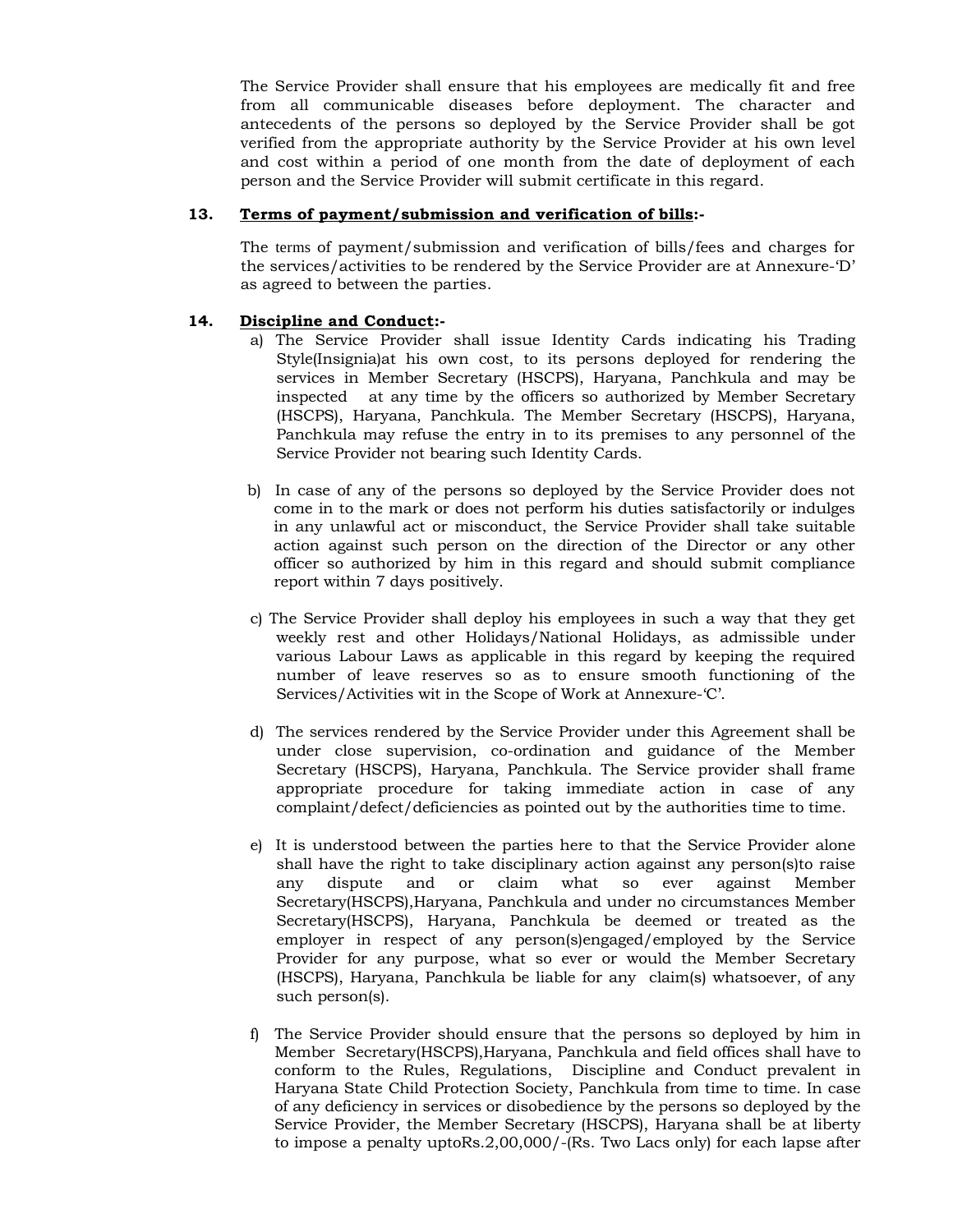giving him an opportunity of being heard in person. The decision of the Member Secretary (HSCPS) shall be final and binding on the Service Provider. The Member Secretary (HSCPS), Haryana, Panchkula shall have further right to adjust , read just, or to deduct the aforesaid amount from the payment to be made to the Service Provider under this Agreement or out of the Security Deposits/Bank Guarantee of the Service Provider.

15. Nature of Agreement:-

> The parties here to have considered and agreed to and have a clear understanding on the following aspects:-

- a) shall not deem to create any employee-employer relationship between Member Secretary (HSCPS), Haryana, Panchkula and the Service Provider. The Service Provider shall not by any acts, deeds or otherwise represent any person that the Service Provider is representing or acting as agent of Member Secretary (HSCPS), Haryana, Panchkula except to extent and purpose permitted herein. This agreement is on the principal to principal basis and does not create and
- $\mathbf{b}$  agreement for supply of contract labour. It is clearly understood by the Service Provider that the person employed by the Service Provider for providing services as mentioned herein, shall be the employees of the Service Provider only and not of Member Secretary(HSCPS), Haryana, Panchkula. The Service Provider shall be liable to make payment to its said employees towards their statutory dues like minimum wages. Employees Provident Fund, Employees deposit link insurance, Employees State Insurance, Bonus, Gratuity, Maternity Benefit Act etc. as applicable under various Labour Laws for smooth execution of the Agreement. This agreement is for providing the aforementioned services and is not an
- $\mathbf{c}$  any obligations/responsibilities, contractual, legal otherwise, towards the Service Provider's employees/agents directly and /or indirectly, in any c) The Member Secretary (HSCPS), Haryana, Panchkula shall not be liable for manner, whatsoever.

# **16. Statutory Compliance (s):-**

- a) The Service Provider shall obtain all Registration(s)/permission(s)/License(s) etc. which are/may be required under any labour laws or other legislation(s) for providing the services under this Agreement.
- b) It shall be the Service Provider's responsibility to ensure compliance of all the Central and State Govt. Rules and regulations with regard to the provisions of the Services under this Agreement. The Service Provider indemnifies against all losses, damages, claims, actions against Member Secretary (HSCPS), Haryana, Panchkula by any authority/office in this regard.
- c) The Service Provider under takes to comply with the applicable provisions of all welfare legislation and more particularly with the Central Labour (Regulations and Abolition) Act, 1970 and rules framed there under, as applicable for carrying out the purpose of this Agreement. The Service Provider shall further observe and comply with all Government laws concerning employment of persons employed by the Service Provider and shall duly pay all sums of money to such persons as may be required to be paid under such laws. It is expressly understood that the Service Provider is fully responsible to ascertain and understand the applicability of various Acts, and take necessary action to comply with the requirements of laws.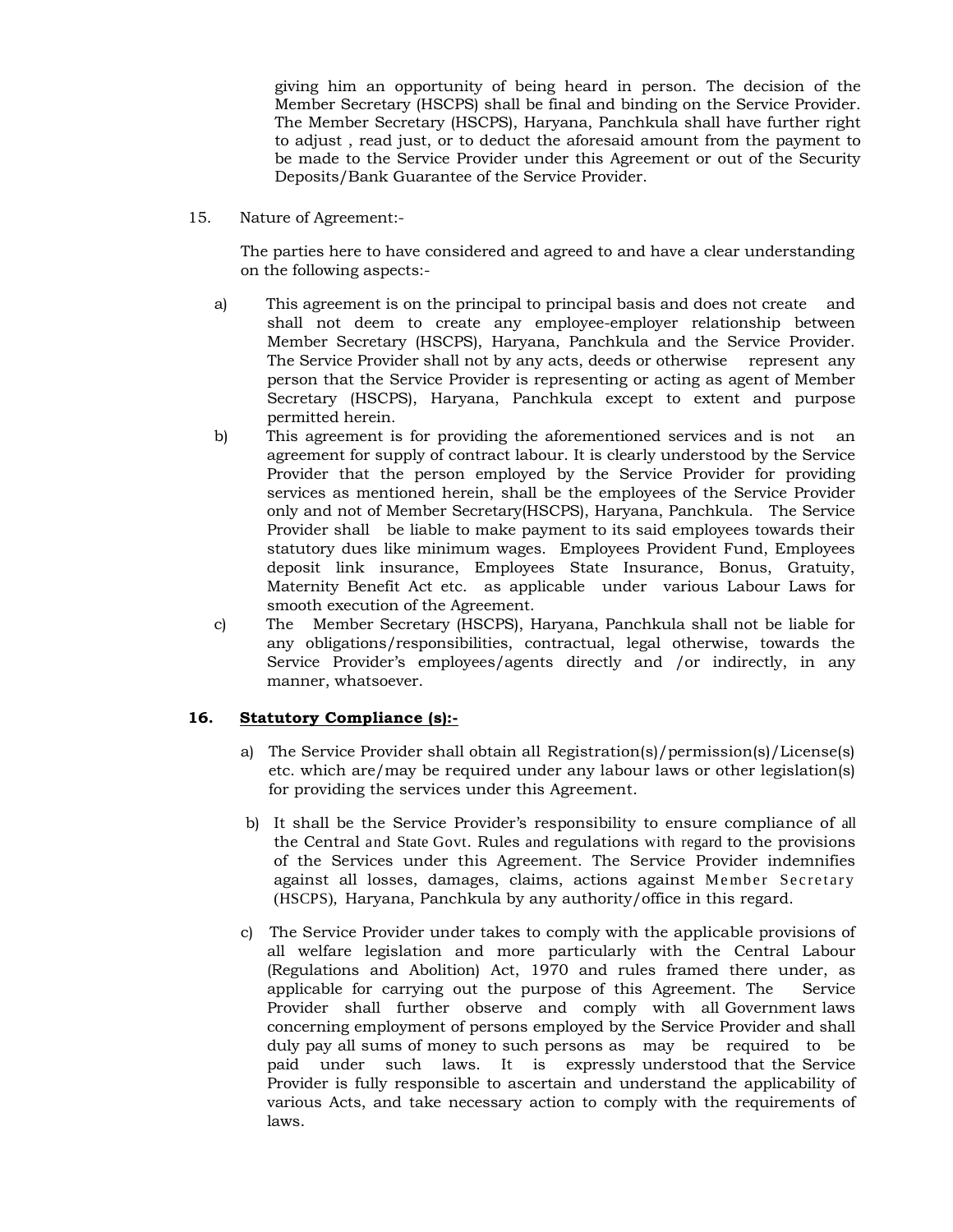# **17. Liabilities and Remedies:-**

- (a) In the event of failure of the Service Provider to provide the services or part there of as mentioned in this Agreement for any reasons what so ever, the Me mb er Secretar y (HSCPS) , Haryana, Panchkula shall be entitled to procure services from other sources at the risk and cost of the Service Provider and he shall be liable to pay forthwith to Member Secretary(HSCPS), Haryana, Panchkula the difference of payments made to such other sources besides damages at double the rates of payment made by Member Secretary (HSCPS),Haryana, Panchkula to other sources within a period of 15days from the date of service to notice to this effect. In the event of failure of the Service Provider to deposit damages charges with the Member Secretary(HSCPS), Haryana, Panchkula within the stipulated period of 15 days, the same will be recovered by Member Secretary (HSCPS), Haryana, Panchkula from the pending dues, if any, bank guarantee etc. of the service provider. In addition, the amount of security deposited shall and forfeited in full. The service provider shall also be blacklisted due to nonperformance of the Service Agreement faithfully.
- (b) In the event of exigencies arising due to the death, infirmity, insolvency etc. of the Service Provider or for any other reason or circumstances, liabilities of the Service Provider shall be borne by the following on such terms and conditions, as the Member Secretary (HSCPS), Haryana, Panchkula may think in public interest.

(i) Legal heirs in case of sole proprietor.

 (ii) The next partners, in the case of partnership firms, Directors & other persons responsible or managing day to day affairs of company.

- (iii) Otherwise the Member Secretary (HSCPS), Haryana,
- (iv) Panchkula shall reserve the right to settle the matter according to the circumstances of the case, as he may think proper.

# **18. Losses suffered by Service Provider:-**

 The Service Provider shall not claim from Member Secretary (HSCPS), Haryana, Panchkula any damages, costs, charges, expenses, liabilities etc. rising out of performance/non-performance of services, which it may suffer or otherwise incur by reason of any act of omission/commission, negligence, default or error in judgment on part of itself and/or its personnel in rendering or non-rendering the services under this Agreement.

# **19. TERMINATION:-**

 The contract may be terminated in any of the following contingencies:-A. On the expiry of the contract period, without any notice

- Β. By giving 01 month notice in case:
	- $i)$ The Service Provider consistently provides unsatisfactory services.
	- $\overline{11}$  any other person for sub-letting the whole or a part of the The Service Provider assigns the services/activities or any part thereof to services/activities.
	- iii) The Service Provider is declared in solvent by any court of law.
	- $iv)$ The Service Provider is not interested to complete/continue the services/activities.
	- $\mathbf{v}$  agreement, Member Secretary (HSCPS), Haryana, Panchkula may send a written notice to Service Provider to rectify such breach within the time limit as specified in such notice. In the event service provider fails to rectify such breach within the stipulated time, the Agreement shall forthwith stand terminated and Service Provider shall be liable to pay the losses or damages on account of such breach to Member Secretary (HSCPS), Haryana, Panchkula shall have the right to If Service Provider commits breach of any covenant or any clause of this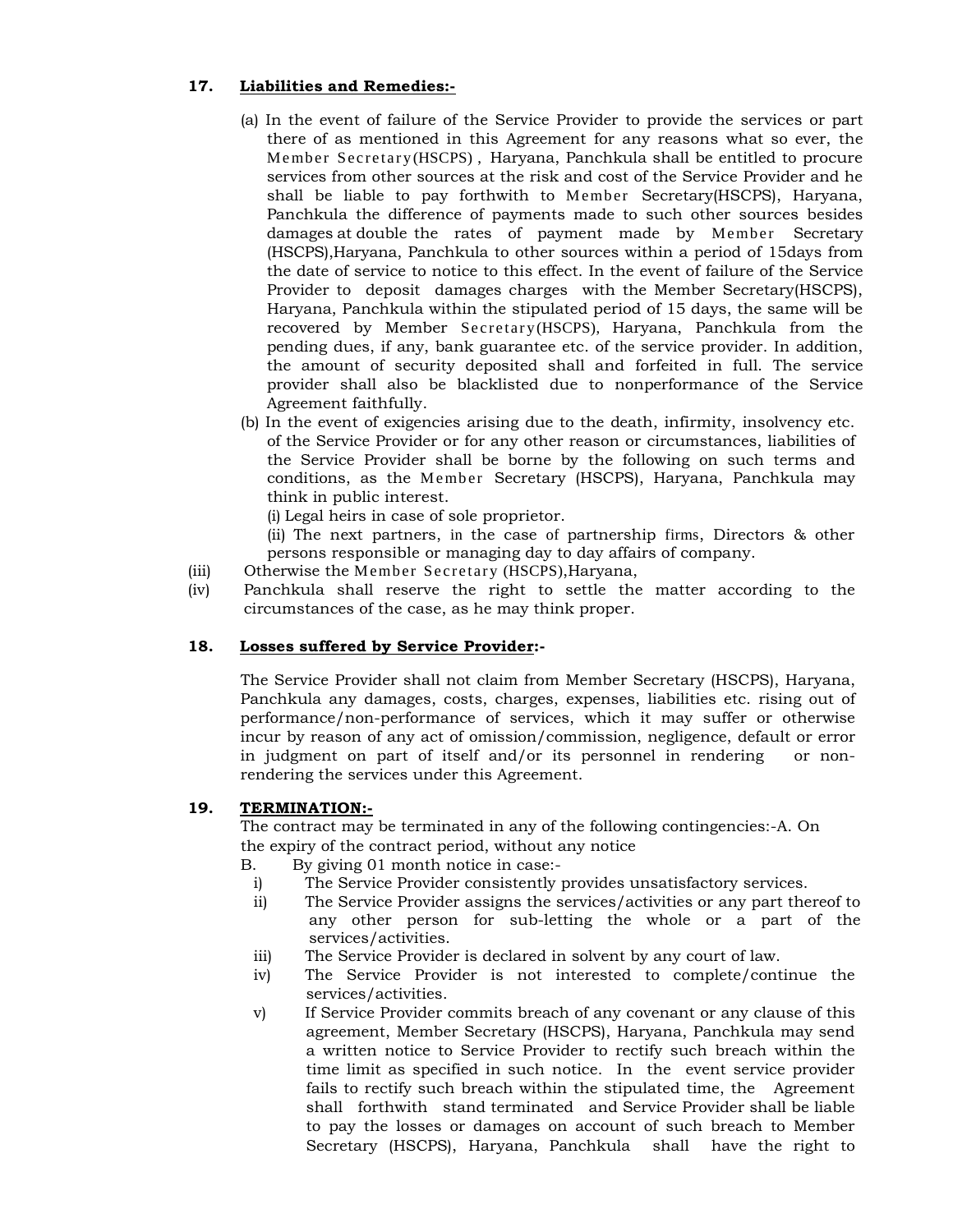immediately terminate this agreement, if the Service Provider becomes insolvent, ceases its operations, dissolves, files for bankruptcy protection, appoints receivers, or enters Member Secretary(HSCPS), Haryana, Panchkula vi)The Member Secretary(HSCPS), Haryana, Panchkula shall be the Competent Authority for black-listing. In normal circumstances black-listing can be resorted to by the Competent Authority for a period not exceeding 05 years ordinarily in the cases of failure or default in the performance or responsibilities or breach of terms and conditions of the DNIT or MOU or any agreement or contract as the case may be. Before an order to the effect of black-listing is passed an opportunity of being heard in person shall be afforded. Secondly the competent authority may resort to blacklisting for a period exceeding 05 years or in perpetually if the gravity, magnitude or culpability of conduct requires stern action. An illustrative (not exhaustive) list of such acts are given below:-

- (a) Dishonest/fraudulent/sharp practices indulged in by the party concerned.
- (b) Misappropriation of Government money.
- (c) Advancing a claim on the basis of forged documents.
- (d) Material concealment/suppression off acts or grossm is representation off acts.
- (e) Conviction for an offence involving corruption or any other serious act or conduct etc.

 (f)Any other case or situation involving National Security.vii) In the event of termination of this Service Contract, as explained in Para 20(B)(i)to(vi) above, the Member Secretary (HSCPS),Haryana, Panchkula shall be at liberty to procure services from alternative sources at the risk and cost of the Service Provider and he shall liable to pay for with the Member Secretary (HSCPS),Haryana, Panchkula the difference of payments made to such other alternative sources besides damages at double the rates of such payments made to other alternative sources within a period of 15 days from the date of service of notice. In case, the service provider does not deposit the damages charges with Member Secretary (HSCPS), Haryana, Panchkula within the stipulated period of 15 days, the same will be recovered from his pending dues, If any, Bank Guarantee etc. In addition the amount of security deposit in full shall stand forfeited. The Service Provider shall be black-listed due to non performance of the Service Provider. Provided that during the notice for termination of contract, the service provider shall continue to provide the services/activities smoothly as before till the expiry of notice period.

#### **20. Removal of personnel on termination of Service:-**

 It shall be the duty of the Service Provider to remove all the persons deployed by him on termination of the contract on any ground what so ever and ensure that no person shall create any disruption/hindrance/problem of any nature to the Me mb er Secretar y(HSCPS),Haryana, Panchkula and he should immediately handover the vacant possession of his camp office located in Member Secretar y(HSCPS),Haryana, Panchkula (both at Headquarter and Field offices)to the authorized officer under his proper receipt.

# **21. Composition and address of Service Provider:-**

 a) The Service Provider shall furnish to Member Secretary (HSCPS), Haryana, Panchkula, all the relevant papers regarding its constitution, names and addresses of the management and other key personnel of the Service Provider and proof of its registration with the concerned Govt. authorities required for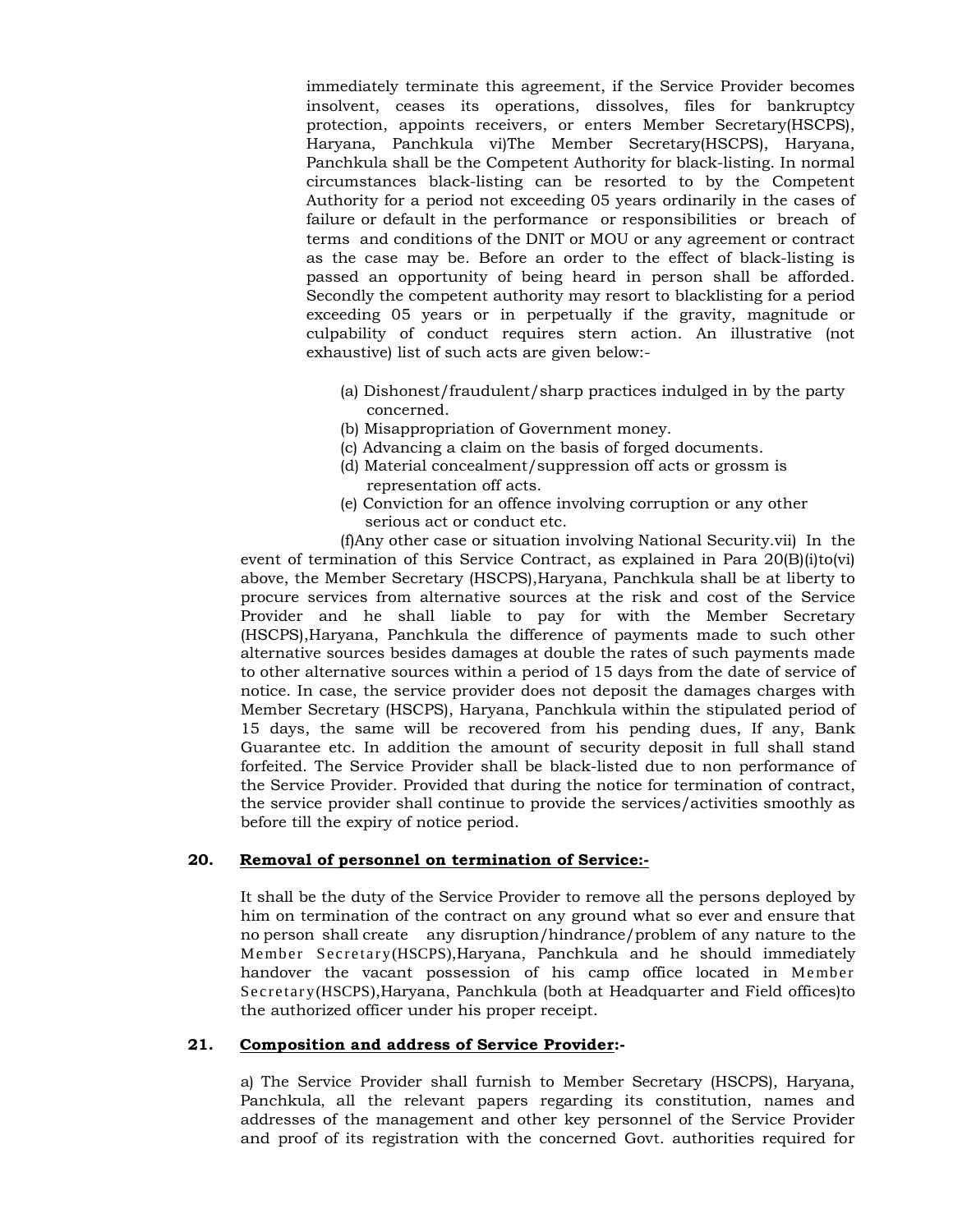running such a business of the Service Provider.

b) The Service Provider shall always in form the Member Secretary (HSCPS), Haryana, Panchkula in writing about any change in its address or the names and addresses of its key personnel(s). Further, the Service Provider shall not change its ownership during the period of his Service Contract with Member Secretary (HSCPS), Haryana, Panchkula.

### **22. Service of notices:-**

 Any notice or other communication required or permitted to be given between the parties under this agreement shall be given in writing at the following address (es) or such other address(s) as may be intimated from time to time in writing-

Complete address of Department Complete address of the

Service Provider……………

 Member Secretary (HSCPS) Bays no.15-20, Sector-4, Panchkula

# **23. Confidentiality:-**

 It is understood between the parties here to that during the course of this Service Agreement, The Service Provider may have access to confidential information of Member Secretary (HSCPS), Haryana, Panchkula and he under takes that he shall not, without Member Secretary (HSCPS), Haryana, Panchkula prior written consent, disclose, provide or make available any confidential information in any form to any person or entity or make use of such information. This clause shall survive for a period of 05 years from the date of expiry of this agreement or earlier termination thereof.

# **24. Entire Agreement:-**

 This Agreement represents the entire agreement, the parties and supersedes all previous or other writings and understandings, oral or written and further any modifications to this agreement, if required shall only be made in writing.

# **25. Amendment/Modification:-**

 The parties can amend this Service Agreement or any part there f at any time. However, such amendment shall be effective only when it is reduced in writing and signed by the authorized representatives of both parties hereto.

# **26. Severability:-**

 If, for any reason, a court of competent jurisdiction finds any provision of this agreement, or portion thereof, to be unenforceable, that provision of the agreement shall been forced to the maximum extent permissible under law so as to effect the intent of the parties, and the remainder of the agreement shall continue in full force and effect.

# **27. Captions:-**

 The various captions used in this agreement are for the organizational purpose only and may not be used to interpret the provisions here of, In case of any conflicts between the captions and the text, the text shall prevail.

# **28. WAIVER:-**

At any time any indulgence or concession granted by Member Secretar y(HS CP S), Haryana, Panchkula shall not alter or invalid at this agreement or constitute the waiver of any of the provision here of after such time, indulgence or concession shall have been granted. Further, the failure of Member Secretary (HSCPS), Haryana, Panchkula to enforce at any time, any of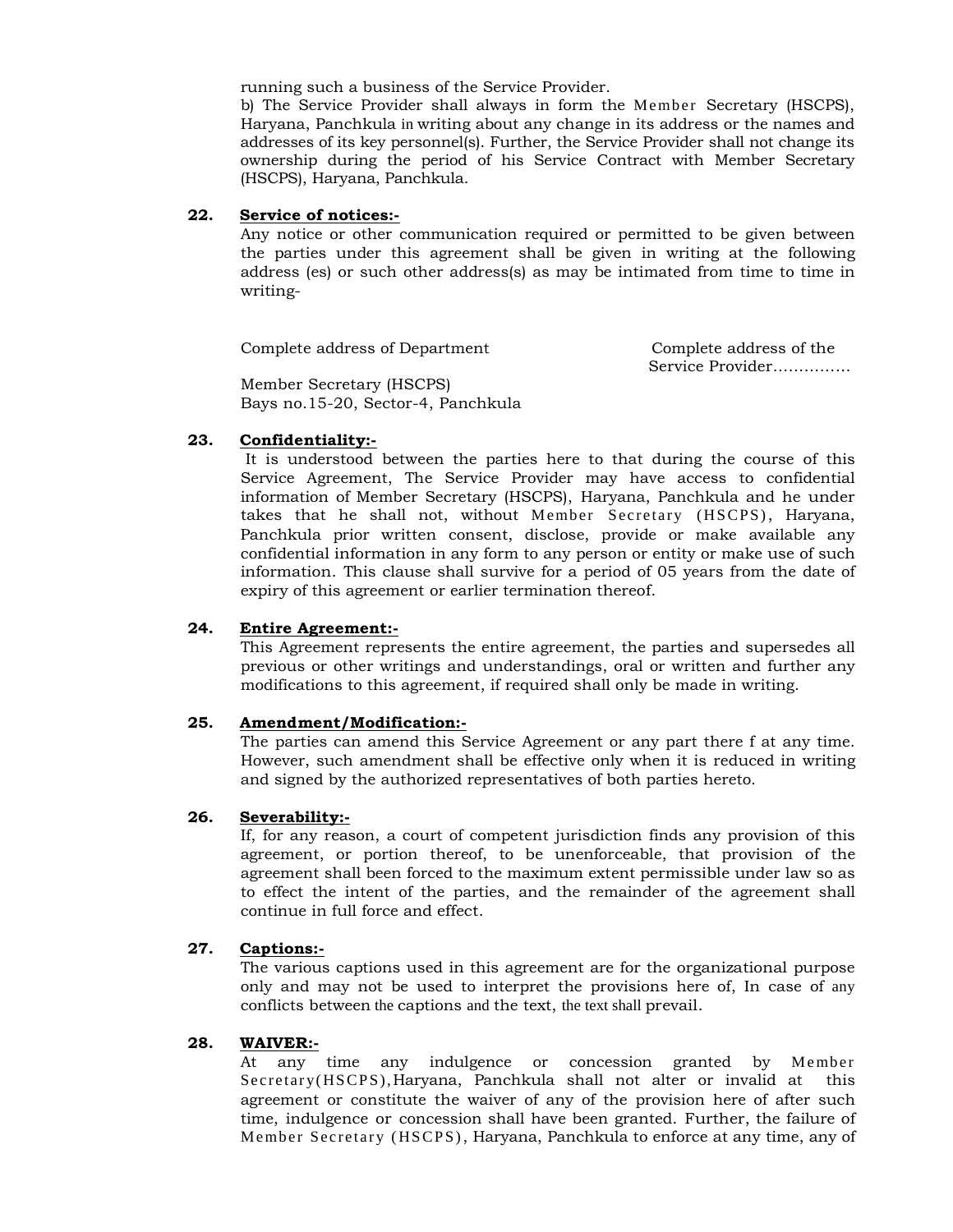the provisions of this agreement or to exercise any option which is herein provided for requiring at any time the performance by the Service Provider of any of the provisions of this agreement nor in any way affect the validity of this agreement or any part thereof or the right of Member Secretary (HSCPS), Haryana, Panchkula to enforce the same in part or in the entirety of it. Waiver, if any, has to be in writing.

# **29. Dispute Resolution:-**

This agreement shall be deemed to have been made/executed at Member Secretary (HSCPS), Haryana, Panchkula for all purposes. In the event of any dispute related to the interpretation or rights or liabilities arising out of this agreement, the same shall, at first instance, be amicably settled between the parties. If any dispute is not settled amicably. The same shall be referred to the arbitrator will be appointed by the Member Secretary (HSCPS), Haryana, Panchkula. The award given by the Arbitrator shall be final and binding upon both the parties. The venue of Arbitrator shall be Member Secretary (HSCPS) Haryana, Panchkula.

# **30. Force Majure:-**

- i. Any failure of) omission or commission to carry out the provision of this agreement by the Service Provider shall not give rise to any claim by one party, one against the other, if such failure of omission or commission arises from an act of God; which shall include all acts of natural calamities such as fire, flood, earthquake, hurricane, or any pestilence or from civil strikes, compliance with any statute and/or regulation of the Government, lockout sand strikes, riots, curfew, embargoes or from any political or other reason beyond the parties control including war(whether declare or not)civil war or stage of insurrection, provided that notice of the occurrence of any event by either party to the other shall be given within two week from the date of occurrence of such an event which could be attributed to Force major conditions.
- ii. The Service Provider(s) shall be liable to transfer/deploy their persons to any other Block/Unit of this Institute for providing the similar type of service on their existing terms & conditions of their service agreement, as and when desired by the Member Secretary(HSCPS), Haryana, Panchkula on Administrative Grounds.
- iii. All the Service Provider(s) shall have to co-operate with each other/their counter parts in other module of this institute for providing the similar type of service to deal collectively with any natural calamity, un toward incidences disaster, Law and Order problem etc. as and when such situations o warrants during their contract period without any additional cost of this institute.

# **31. Governing Law/Jurisdiction**

 The applicable law governing this Service Agreement shall be the law of India. The courts of Panchkula alone shall have the jurisdiction to try any matter, dispute or reference between the parties arising out of this Agreement. It is specifically agreed that no court outside and other than Panchkula court shall have jurisdiction in the matter.

# **32. Two Counter Parts**

 This Agreement is made induplicate. The Service Provider shall return a copy of this Agreement duly signed and stamped as a token of acceptance of all terms and conditions mentioned above. In the event of commencement of services/activities on the basis of letter of intents, it shall be taken that terms are acceptable to the Service Provider. This Agreement should be got registered by the Service Provider. This Agreement should be got registered by the Service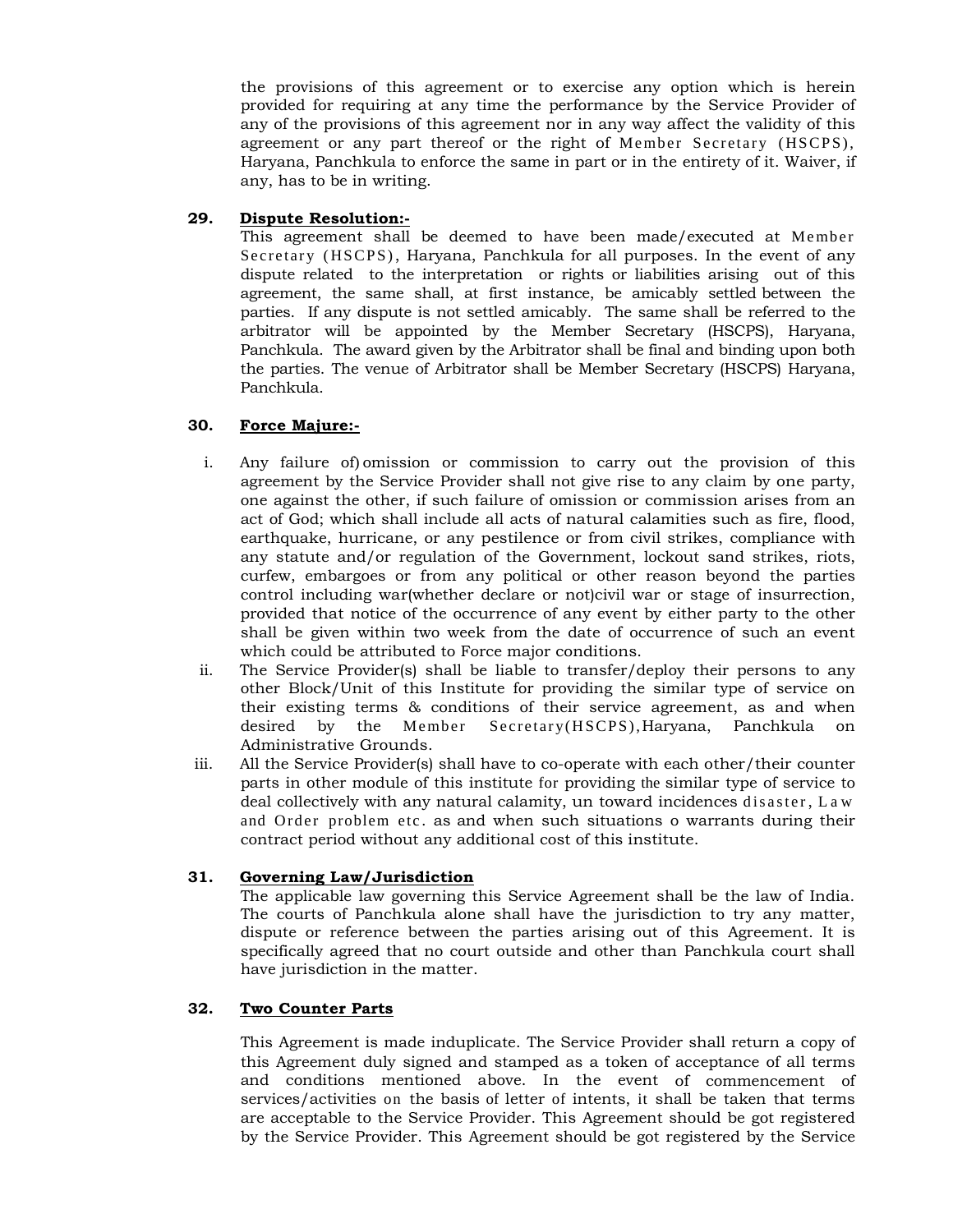Provider with the Sub Registrar, Distt. Panchkula on the stamp paper of appropriate value at his own cost.

# **IN WITNESS WHERE OF THE DEPARTMENT AND THE SERVICE PROVIDER ABOVE SAID HEREUN TO SUBSCIBER THEIR HANDS ON THE DAY MONTH AND YEAR MENTIONED ABOVE IN THE PRESENCE OF THE FOLLOWING WITNESSES:-**

#### **SIGNED, SEALED AND DELIVERED**

| WITNESSES<br>$1.$ Signature $\_\_\_\_\_\_\_\_\_\_\_\_\_\_\_\_\_\_\_\_$                                                       | Signaturel               |
|------------------------------------------------------------------------------------------------------------------------------|--------------------------|
|                                                                                                                              |                          |
| Name                                                                                                                         |                          |
| Designa <u>tion</u>                                                                                                          | Designation              |
|                                                                                                                              |                          |
| 2. Signature                                                                                                                 |                          |
| Name<br><u> 1980 - Andrea Andrew Maria (h. 1980).</u>                                                                        | For and on Behalf of the |
|                                                                                                                              | Govt. of Haryana         |
| Date $\qquad \qquad$                                                                                                         |                          |
|                                                                                                                              |                          |
|                                                                                                                              |                          |
| SIGNED, SEALED AND DELIVERED<br>WITNESSES<br>1. Signature <u>___________________________</u><br>Name                         | Signature<br>Name        |
| <u> 1989 - Andrea Britain, politik eta politik eta politik eta politik eta politik eta politik eta politik eta p</u>         | Designation              |
| Designation<br>Date                                                                                                          | Date                     |
|                                                                                                                              |                          |
| Name<br><u> 1980 - Andrea Maria Alemania, prima alemaniar populari e a prima alemania de la prima alemania de la prima a</u> | For and on Behalf of the |
|                                                                                                                              | Service Provider         |

\*\*\*\*\*\*\*\*\*\*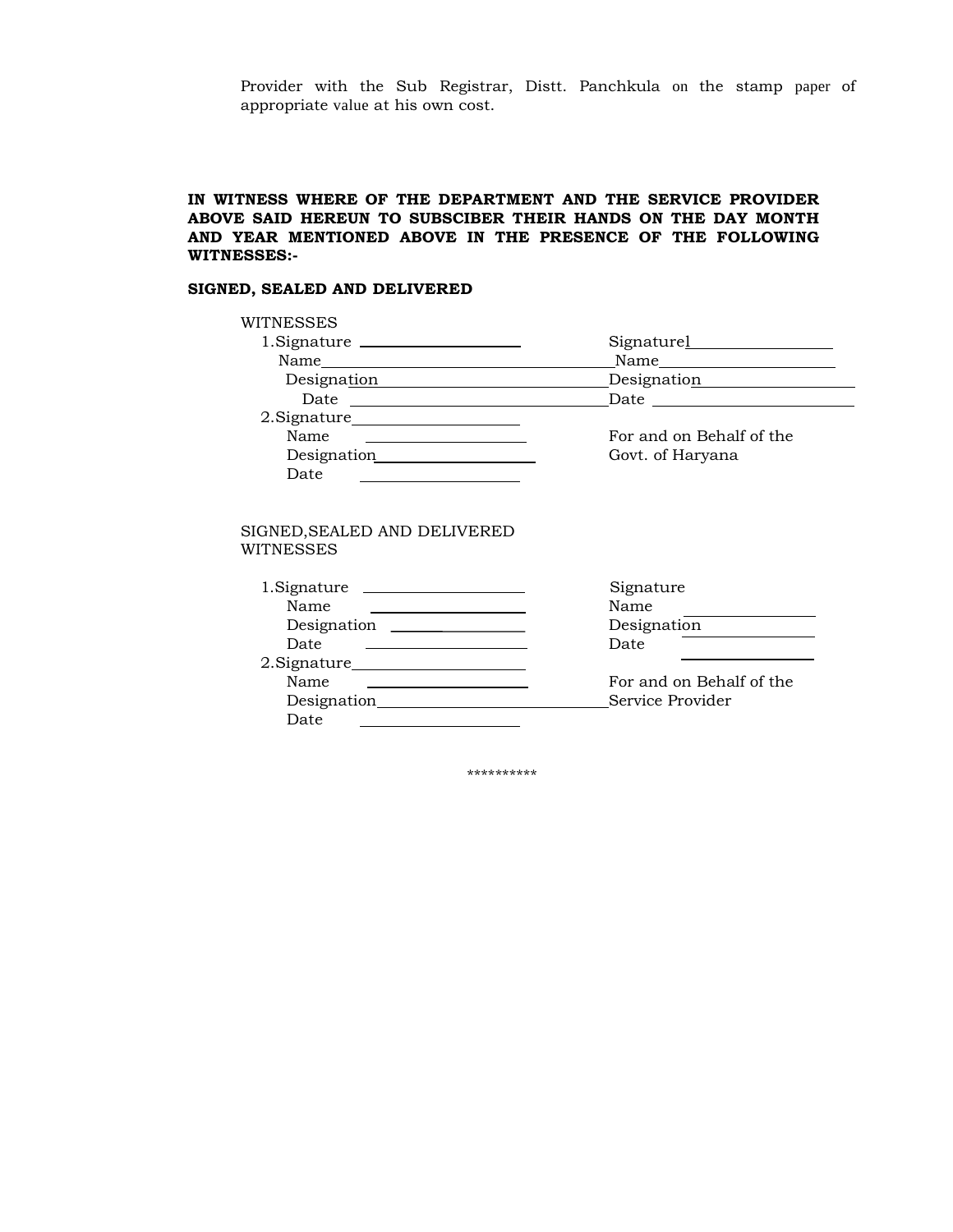# **PERFORMANCESECURITYDEPOSIT(PSD)INTHEFORMOFBANKGUARA NTEE**

#### **BANKGUARANTEEFORMAT:**

 ( To be stamped in accordance with Stamp Act and on a Stamp Paper purchased from Haryana State only and to be issued by a Scheduled commercial bank having its branch at Panchkula and payable at par at Panchkula, Haryana)

To,

 The Member Secretary (HSCPS) Bays no.15-20 Sector4, Panchkula (Haryana

- 1. In consideration of the Haryana State Child Protection Society which expression shall, unless repugnant to the context or meaning, thereof include its success ors, representatives and assignees, having awarded in favour of M/s..................................................having registered office at................herein after referred to as the Service Provider, which expression shall unless repugnant to the context or meaning thereof include its successors, administrators, representatives and assignees, a Contract, and the same having been unequivocally accepted by the Service Provider and the Service Provider having agreed to provide a Performance Security Deposit in the form of Bank Guarantee for the faithful performance of the entire "Contract" to the **HSCPS** amounting to Rupees ....................................... (In words) as Performance Security Deposit in the form of Bank Guarantee.
- 2. We................. (Indicate the name of Bank), do here by undertake to pay Rs....................(Rupees............................only), the amount due and payable under this guarantee without any demur or delay, merely on a demand from the **HSCPS**. Any such demand made on the bank by the **HSCPS** shall be conclusive as regards the amount due and payable by the Bank under this guarantee. The Bank Guarantee shall be completely at the disposal of the **HSCPS** and We....................... (Indicate the name of Bank), bound ourselves with all directions given by **HSCPS** regarding this Bank Guarantee. However, our liability under this guarantee shall be restricted to an amount not exceeding Rs......................(Rupees....................only).
- 3. We.......................(indicate the name of Bank) ,under take to pay to the **HSCPS** any money so demanded not with standing any dispute or disputes raised by the contractor(s) in any suit or proceeding pending before any Court or Tribunal or Arbitrator etc. relating there to, our liability under these presents being absolute, unequivocal land unconditional.
- 4. We.....................(indicate the name of Bank)further agree that the performance guarantee herein contained shall remain in full force and effective up to<DATE> and that it shall continue to been force able for above specified period till all the dues of **HSCPS** under or by virtue of the said Agreement have been fully paid and its claims satisfied or discharged or till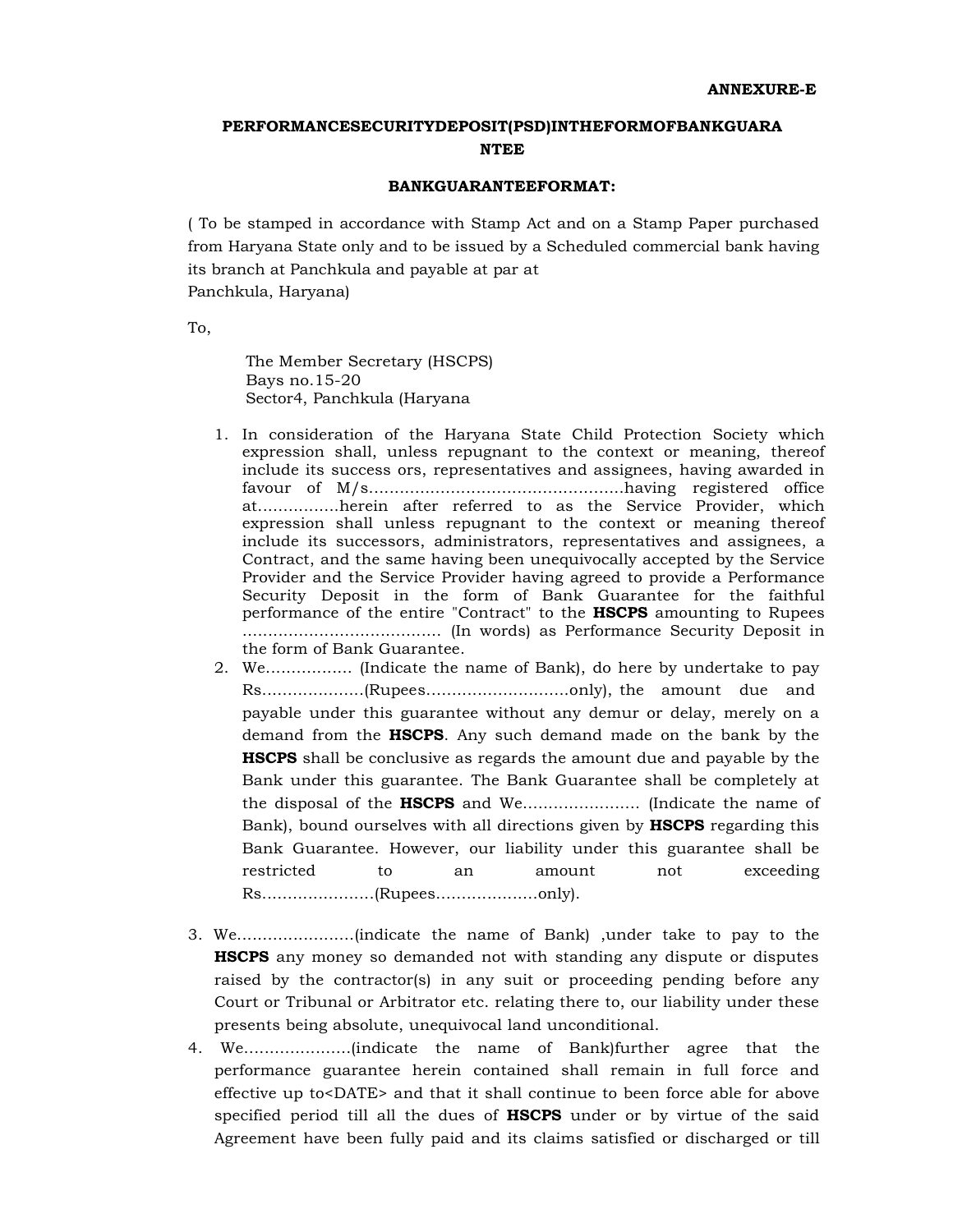the **HSCPS** certifies that the terms and conditions of the said Agreement have been fully and properly carried out by the said Contractor(s)and accordingly discharges this guarantee.

- 5.We...........................(indicate the name of Bank)further agree with the **HSCPS**  that the **HSCPS** shall have the fullest liberty without our consent and without affecting in any manner our obligations here under to vary any of the terms and conditions of the said Agreement or to extend time of performance by the said Contractor(s)from time to time or to postpone for any time or from time to time any of the powers exercisable by the **HSCPS** against the said Contractor(s)and to for bear or enforce any of the terms and conditions relating to the said Agreement and we shall not be relieved from our liability by reason of any such variation, or extension being granted to the said Contractor(s)or for any forbearance, act or omission on the part of the **HSCPS** or any indulgence by the **HSCPS** to the said Contractor(s)or by any such matter or thing what so ever which would but for this provision, have effect of so relieving us.
- 6. The liability of us.............................(Indicate the name of Bank),under this guarantee will not be discharged due to the change in the constitution of the Bank or the contractor(s).
- 7. We..............................(indicate the name of Bank),lastly under take not or evoke this guarantee except with the previous consent of the **HSCPS** in writing.
- 8. This performance Guarantee shall remain valid and in full effect, until it is decided to be discharged by the **HSCPS**. Not with standing anything mentioned above. our liability against this guarantee is restricted to Rs........................... (Rupees..............................only).
- 9. It shall not be necessary for the **HSCPS** to proceed against the contract or before proceeding against the Bank and the guarantee herein contained shall been force able against the Bank not with standing any security which the **HSCPS** may have obtained or obtain from the contractor.
- 10. We..............................(indicate the name of Bank)verify that we have a branch at Panchkula. We undertake that this Bank Guarantee shall be pay able at any of its branch in Haryana. If the last day of expiry of Bank Guarantee happens to be a holiday of the Bank, the Bank Guarantee shall expire on the close of the next working day.
- 11.Wehere by confirm that we have the power(s)to issue this guarantee in your favor under the memorandum and articles of Association/constitution of our bank and the undersigned is/are the recipient of authority by express delegation of power(s)and has/have full power(s)to execute this guarantee for the power of attorney issued by the bank.

 Dated..........................day of....................For and on behalf of the<Bank>(indicate the Bank)

Signature

(Name & Designation)

Bank's Seal

Name & address of Bank:…………………………………………………………..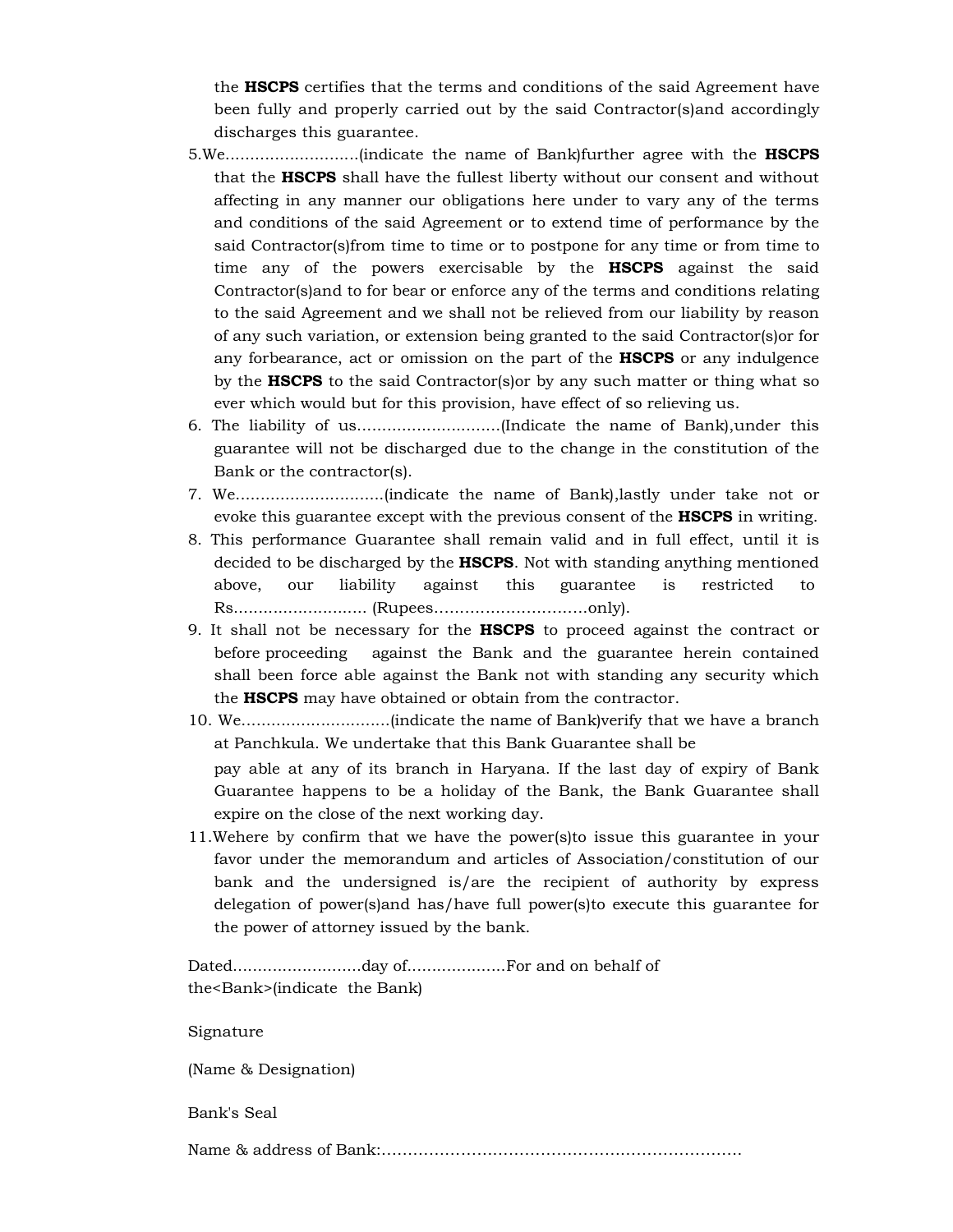Name of contact person of Bank:………………………………………………………….. .The above performance Guarantee is accepted by the **HSCPS**  For and on behalf of the (Name & Designation) ………………………………………………………….. Contact number: …………………………………………………………. **HSCPS**  Signature: ………………………………………………………….

…………………………………………………………..

#### **GUIDELINESFORSUBMISSIONOFBANKGUARANTEE**

 Bank Guarantee shall be executed on Rs. 100/- non-judicial Stamp Paper of applicable value in favour of the Member Secretary (HSCPS), Haryana, Panchkula purchased from Haryana State. The Bank Guarantee shall be executed by a Scheduled commercial Bank having branch at Panchkula and payable at par at Panchkula, Haryana only. The instructions are as under:

- 1. Non Judicial Stamp Paper shall be used within 6 months from the date of Purchase of the same. Bank Guarantee executed on the non-judicial stamp paper after 6(six) months of the purchase of such stamp paper shall be treated as non-valid.
- 2. The contents of Bank Guarantee shall be strictly as per for prescribed by **HSCPS**.
- 3. and B.G. number. 3. Each page of Bank Guarantee shall bear signature and seal of the Bank
- 4. All corrections, deletions etc. in the Bank Guarantee should be authenticated by signature of Bank Officials signing the Bank Guarantee.

# **Note: HSCPS: Haryana State Child Protection Society**

\*\*\*\*\*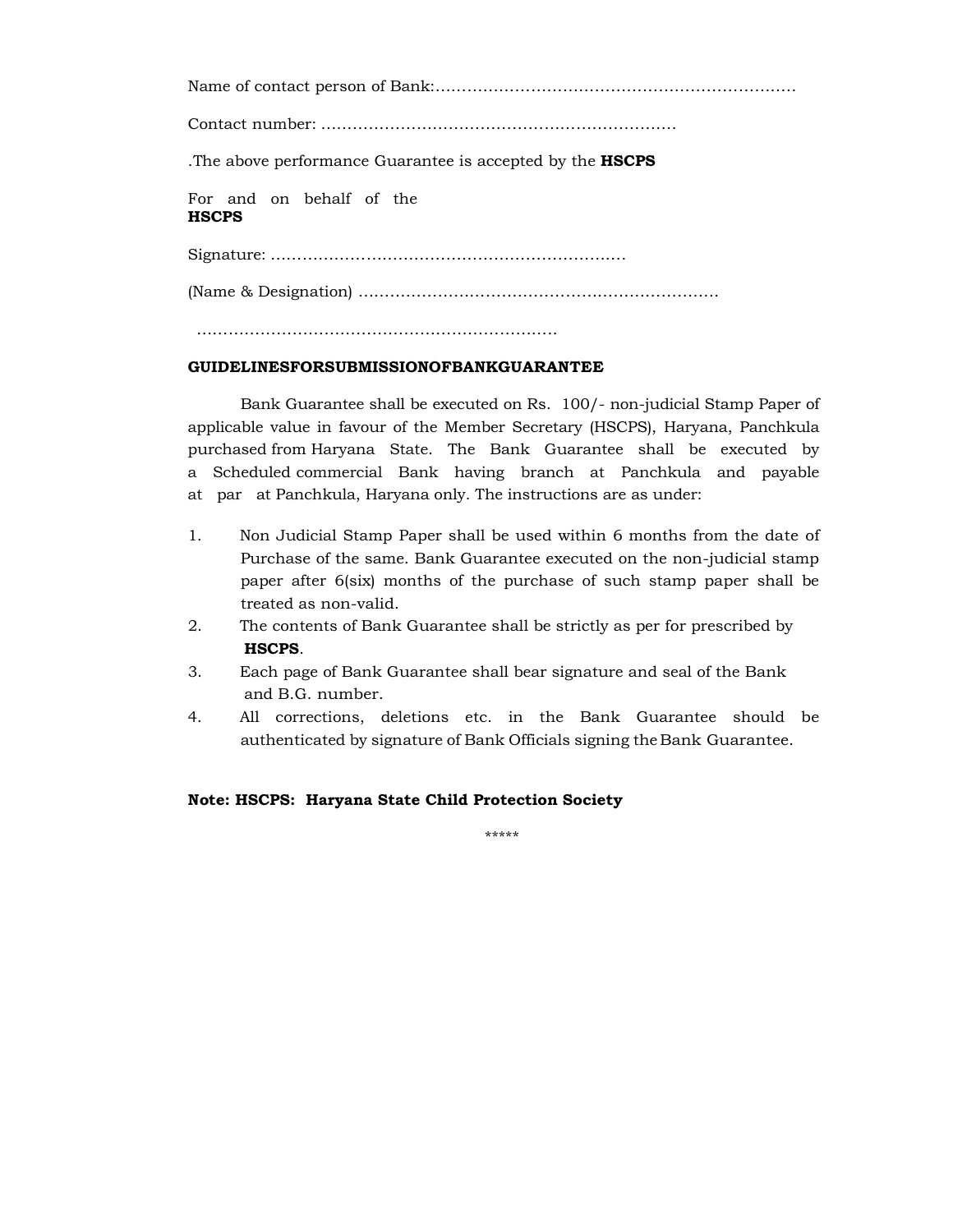### **TERMS OF PAYMENT**

- 1. The Service Provider, being the employer in relation to persons engaged/deployed by him shall alone be responsible to provide the Services/Activities under this Agreement as well as to make the payment of monthly wages/salaries, which in any case shall not be less than the D.C. rate Panchkula/concerned districts along with all other statutory dues such as Employees Provident Fund, Employees State Insurance, Employees Deposit Link Insurance, Bonus, Gratuity, Maternity etc. to his employees. The Service Provider shall also have to observe compliance of all the relevant Labour Laws as applicable viz. Payment of Wages Act,1936,Contract Labour (Regulation & Abolition) Act,1970, Employees Provident Fund (EPF )Act,1952, Employees State Insurance Act(1948), Payment of Bonus Act,1965, Employees Deposit Link Insurance(EDLI), Payment of Gratuity Act,1972, Maternity Leave Act, 1961,as applicable and as amended from time to time and or any other rules framed there under from time to time by the Central or State Government and/or any other authority constituted by or under any Law, for the category of persons deployed by him.
- 2. All the payments shall be made by the Member Secretary (HSCPS), Haryana, Panchkula after deducting Income Tax at source wherever applicable as per provisions of the Income Tax Act, 1961.

# **3. Raising of Bills and Payment there of**

 The Service Provider shall have to produce the Register of Wages or the Register of Wages-cum-Muster Rolls of the preceding month along with the bill to be submitted by 2nd day of every calendar month to the concerned Branch of office of Member Secretary (HSCPS), Panchkula and concerned offices in the State for verification and pre-audit/drawl of payment from the Central Treasury/SBI/since, it is a time consuming process, therefore, the Service Provide shall ensure that payment to his employees is made by him from his owner sources by  $7<sup>th</sup>$  of the month in the presence of authorized representative(s)of the Member Secretary (HSCPS) , Haryana Panchkula and concerned field offices without waiting for the payment of his Wage bills from Member Secretary (HSCPS),Panchkula. However, before disbursing the payment the service providershould get the Acquaintance Roll along with details of cheques /RTGS verified by the concerned Branch/offices. All the payments will be done through Bank like RTGS, no cash transaction will be done.

# **4. Format for Raising of Bill:**

 The Service Provider shall submit bill for the services/activities rendered as per details/table given below:-

| a)Name of the Services/Activities                                          |  |                                  |  |
|----------------------------------------------------------------------------|--|----------------------------------|--|
| b) Name & address of the Service Provider                                  |  |                                  |  |
| c) Award of service Contract No.& Date                                     |  |                                  |  |
| d) Date of Commencement of the Services/Activities                         |  |                                  |  |
| e) Period of Services Contract                                             |  |                                  |  |
| f) Administrative Charges (in percentage) of<br>Service Contract per month |  |                                  |  |
| g) Wage bill for the month of                                              |  |                                  |  |
| $h)$ Bill no.<br>breakup:-                                                 |  | &Date , indicating the following |  |

\*\*\*\*\*\*\*\*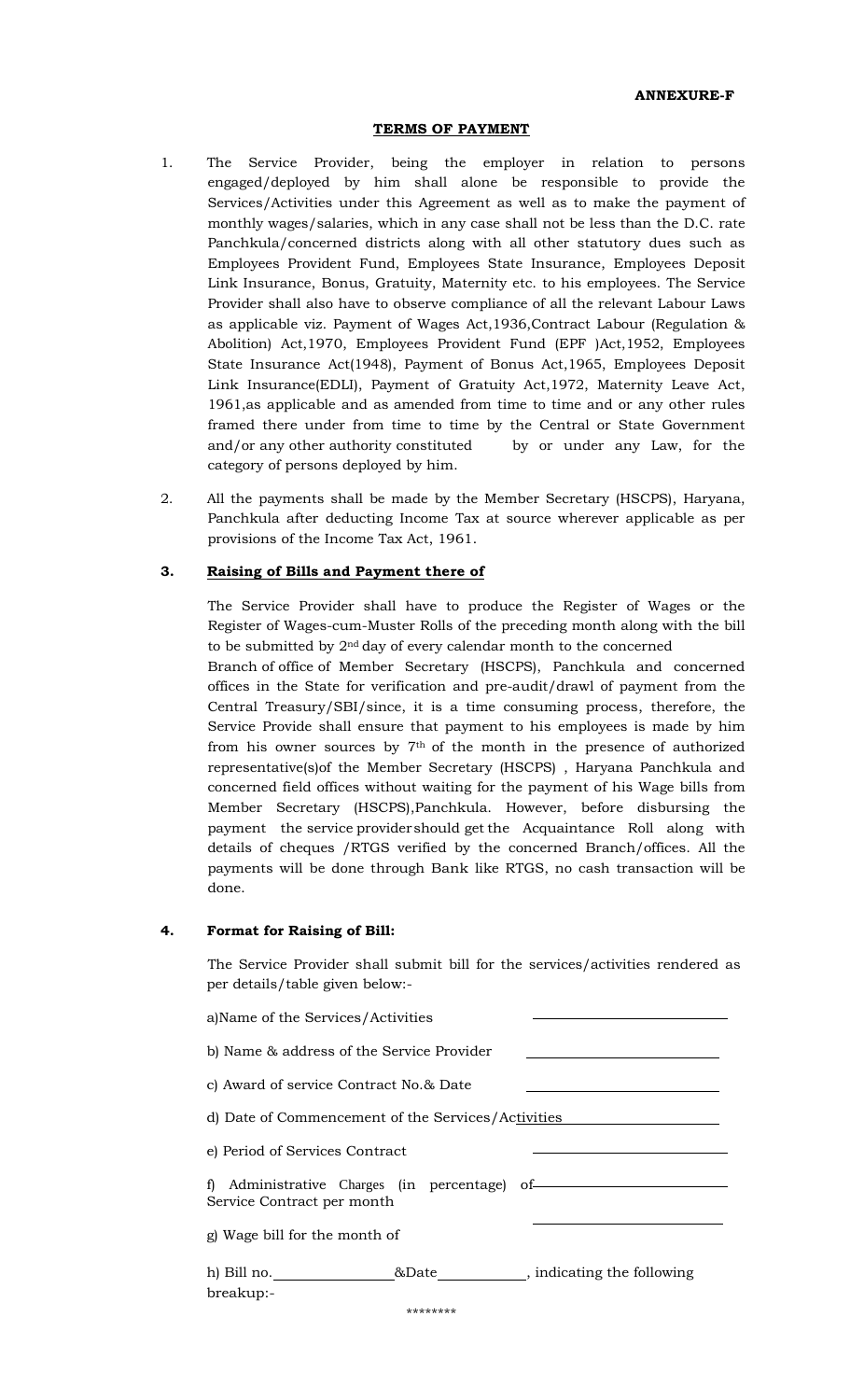### **ANNEXURE-G**

From

Financial Proposal (on Applicant's letter head)

To

 The Director, (Address ) (Address)

# **Re. : Financial Quote in terms of Percentage of the One month's Salary of the employee**

In % ……………………………………………………………………………………………………………….. In Words ………………………………………………………………………………………………………………..

Note :-

1. No conditional proposals will be accepted.

2. In case of discrepancy in figures & words, rate quoted in words will be accepted.

3. This cost is inclusive of professional fee, travel, taxes, and boarding and lodging,

communication and all other out of pocket expenses.

 4. The Financial Proposal excludes the Tax liabilities. For the avoidance of doubt, it is clarified that all taxes shall be deemed to be excluded in the costs shown under Financial Proposal.

 Seal/ Stamp of the Firm Date Signature of Bidder/ Authorized representative